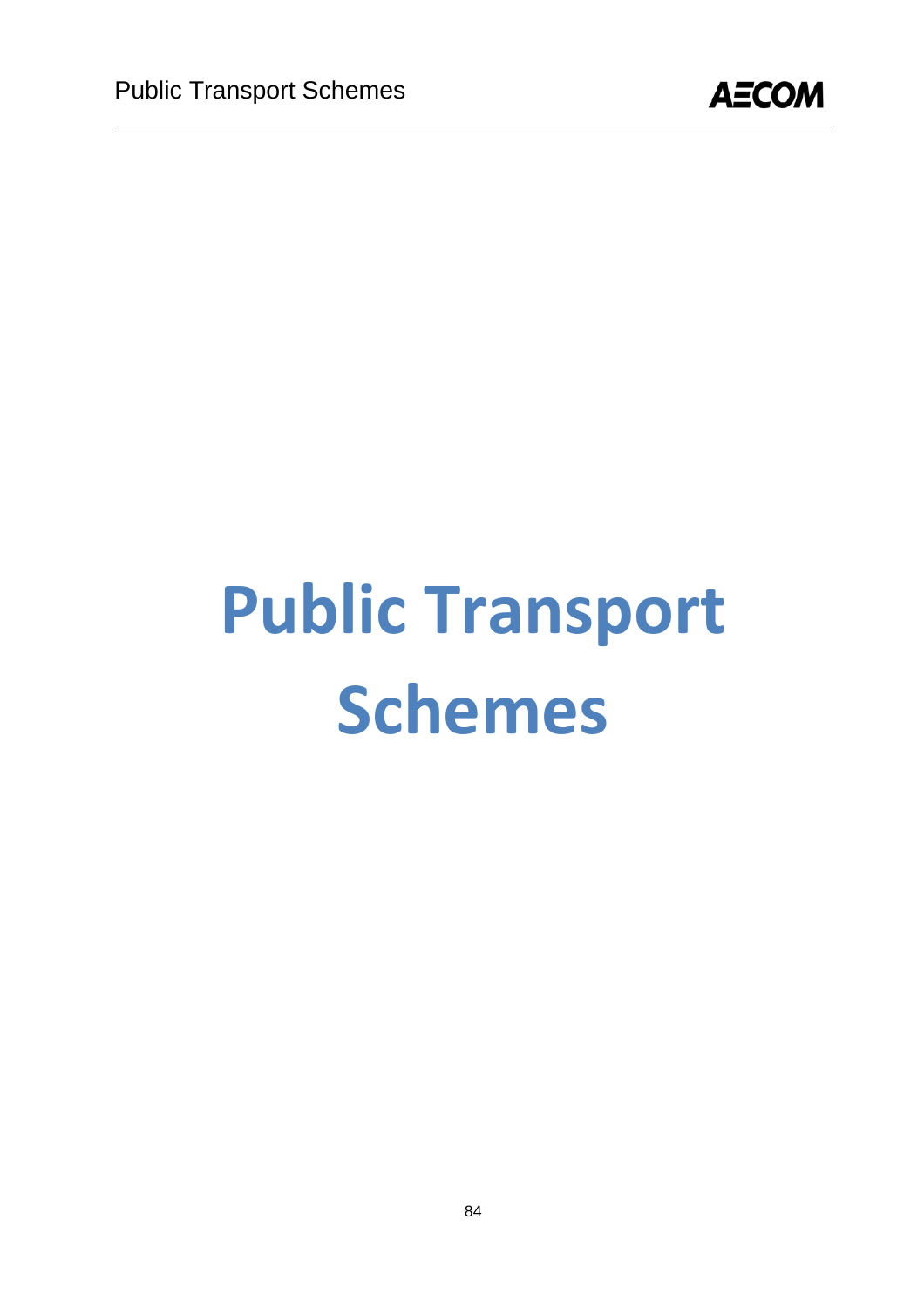

#### **Public Transport schemes included in the UTP;**

| <b>Scheme</b><br><b>Reference</b> | <b>Scheme Name</b>                                                                                                                                                    | <b>Timescale</b> | Page<br><b>Number</b> |
|-----------------------------------|-----------------------------------------------------------------------------------------------------------------------------------------------------------------------|------------------|-----------------------|
|                                   |                                                                                                                                                                       |                  |                       |
| PTM3                              | Provide a designated shared taxi area outside of the railway station<br>and investigate the demand for a shared taxi system to the town<br>centre and employment area | Short            | 86                    |
| PTM <sub>10</sub>                 | Introduce demand responsive transport across Hitchin (addressed                                                                                                       | Short            | 88                    |
|                                   | through PTM3)                                                                                                                                                         |                  |                       |
| PTM4                              | Improve bus stop facilities/waiting areas                                                                                                                             | <b>Medium</b>    | 95                    |
| PTM <sub>16</sub>                 | Introduce real time information across the network                                                                                                                    | Medium           | 96                    |
| PTM <sub>19</sub>                 | Revise the boarding and alighting points of buses within the town<br>centre (this is now progressed through HM37)                                                     | Medium           | 98                    |
| PTM <sub>20</sub>                 | Improve the availability of public transport information across<br><b>Hitchin</b>                                                                                     | <b>Medium</b>    | 102 <sub>2</sub>      |

#### **Public Transport schemes not included in the UTP;**

| Scheme<br><b>Reference</b> | <b>Scheme Name</b>                                                                | Timescale     | Page<br><b>Number</b> |
|----------------------------|-----------------------------------------------------------------------------------|---------------|-----------------------|
| PTM <sub>6</sub>           | Improve the accessibility of Lister Hospital by public transport                  | Short         | 90                    |
| PTM <sub>14</sub>          | Introduce a shuttle bus between the station and employment areas                  | Short         | 93                    |
| PTM <sub>11</sub>          | Improve pedestrian access within the rail station and from the east<br>of Hitchin | Medium        | 104                   |
| PTM11.1                    | Improve eastern access to the railway station                                     | <b>Medium</b> | 105                   |
| PTM11.2                    | Introduce platform lifts at the railway station.                                  | Medium        | 106                   |
| PTM <sub>15</sub>          | Increase the frequency of the bus services                                        | Medium        | 107                   |
| PTM17                      | Introduce bus priority at selected locations within Hitchin                       | Medium        | 108                   |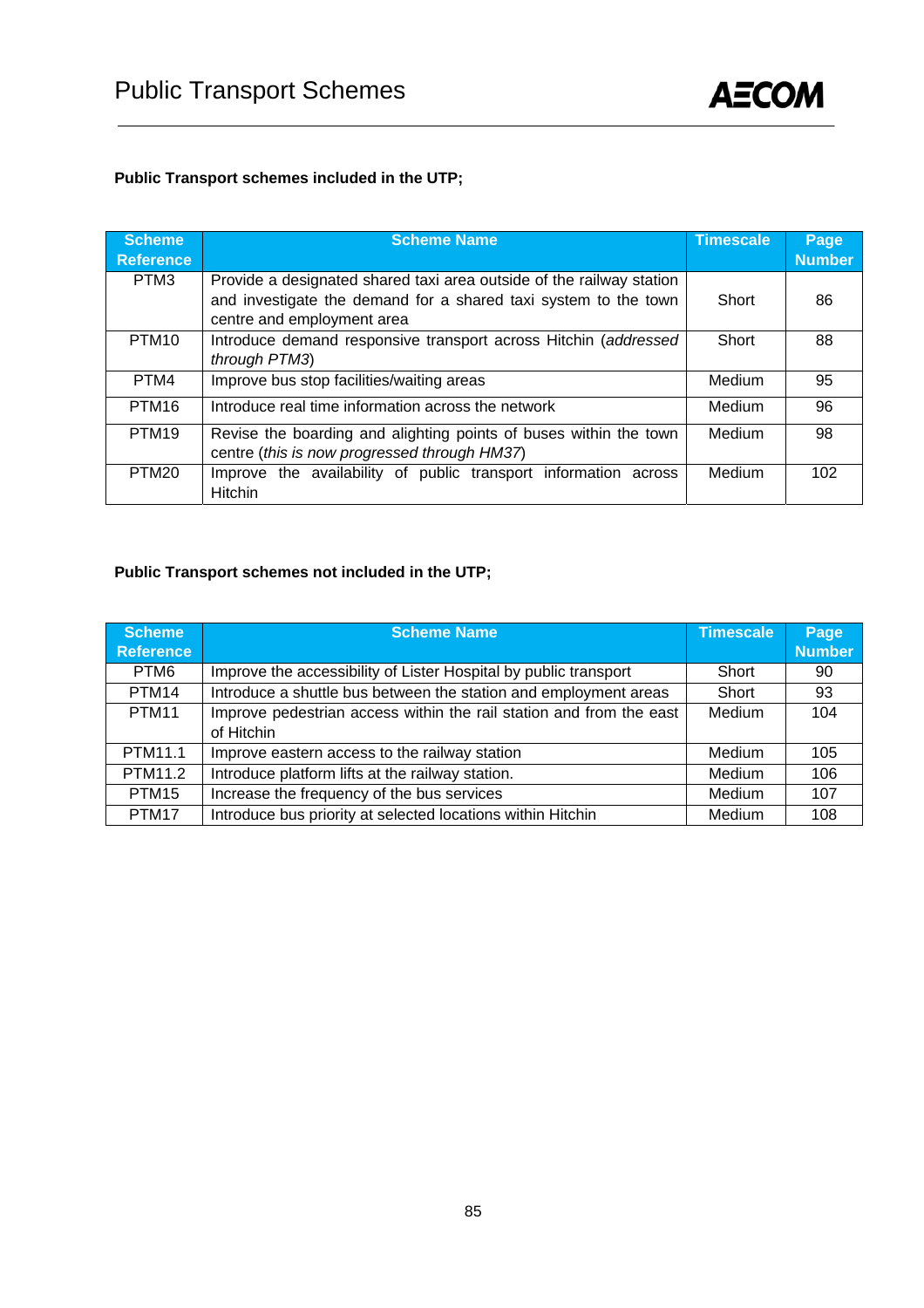### Short Term Public Transport Schemes

| <b>Scheme Name</b>         | Provide a designated shared taxi area outside of the railway station and |                                                                        |  |  |  |
|----------------------------|--------------------------------------------------------------------------|------------------------------------------------------------------------|--|--|--|
|                            |                                                                          | investigate the demand for a shared taxi system to the town centre and |  |  |  |
|                            |                                                                          | employment area                                                        |  |  |  |
| <b>Scheme Reference:</b>   | PTM3                                                                     |                                                                        |  |  |  |
| <b>Problem References:</b> | PT13                                                                     | Lack of demand responsive transport                                    |  |  |  |
|                            |                                                                          |                                                                        |  |  |  |
| <b>Scheme Status:</b>      | This scheme is included in the UTP.                                      |                                                                        |  |  |  |

AECO)

#### **Description of Proposal**

At Hitchin railway station there is a rank providing taxi provision for those who wish to use it. However, respondents at consultation indicated that a number of taxi users all travelled to the same destination. Some stakeholders at the consultation event suggested that a shared taxi scheme could be implemented for those wishing to travel to the town centre and Cadwell Lane industrial area (to which a less frequent bus service is provided).

#### **Location Plan/outline Scheme Plan**

Hitchin railway station has a designated area from which people can get a taxi. There is currently a 'bus stop' style covered shelter at the waiting point from which the taxis depart. It is proposed that a second area is designated for those wishing to share a taxi to the town centre and Cadwell Lane.

However, further analysis should be undertaken before this scheme is implemented. Analysis should be carried out to assess the numbers of people taking a taxi from the station; the destinations of these persons; and whether these taxi users would be willing to share their cab with another person.

If this evaluation provides a sound basis for the scheme, then consideration should be given as to whether the taxi drivers, who serve the station, would be in support of the scheme. Without the support of the taxi drivers serving the station, it is unlikely that this scheme could be a success. It is hoped that through the consultation process of the UTP, levels of support for this scheme from taxi drivers could be gauged. North Hertfordshire District Council (NHDC) hosts a monthly taxi forum with representatives from local taxi companies including private hire and hackney carriage drivers. An agenda item should be tabled at this meeting to discuss levels of support for the scheme. A decision as to whether this scheme is included in the final UTP could then be taken. Following this decision, the possibility of expanding this scheme to include minibuses could then be explored.

#### **Supporting Photograph(s)**



*The current taxi facilities at Hitchin Railway Station*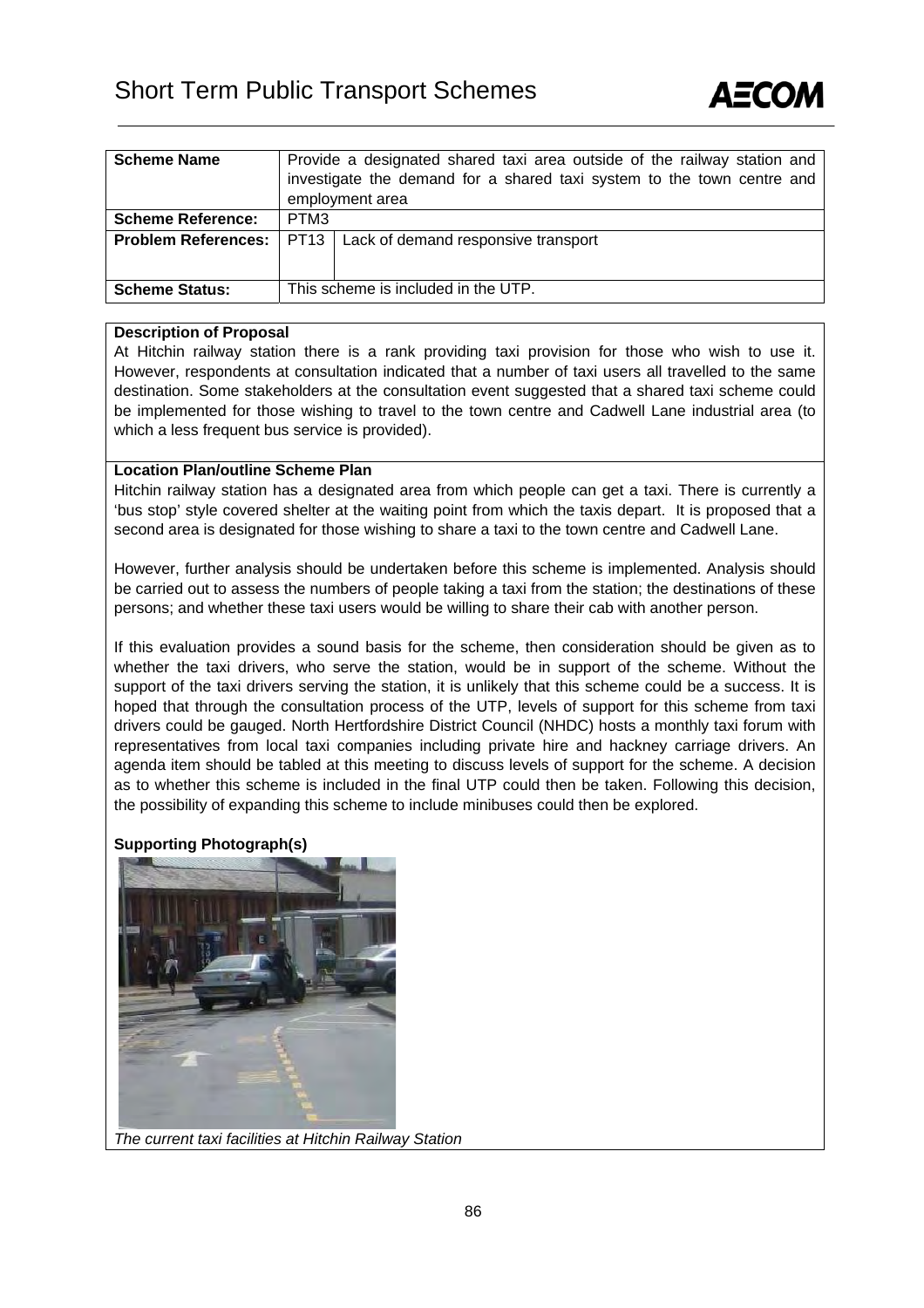

| <b>Design Considerations</b>                                                                                          | <b>Proposed Solutions</b>                                                            | <b>Are solutions</b><br>sufficient to<br>overcome issues?<br>(Y/N) |
|-----------------------------------------------------------------------------------------------------------------------|--------------------------------------------------------------------------------------|--------------------------------------------------------------------|
| There is not enough demand for a<br>shared taxi scheme to justify the<br>level of cost associated<br>with<br>delivery | Ensure<br>undertaken<br>surveys are<br>to<br>understand anticipated levels of demand | Y                                                                  |
| Taxi drivers do not wish to serve<br>passengers sharing a taxi to the<br>town centre                                  | Liaise with taxi drivers from the outset,<br>to ensure their buy-in to the scheme    | Υ                                                                  |

|                  | Links to other UTP schemes:   PTM10 - Introduce demand responsive transport across Hitchin |  |  |  |  |  |
|------------------|--------------------------------------------------------------------------------------------|--|--|--|--|--|
|                  | PTM14 - Introduce a shuttle bus between the station and                                    |  |  |  |  |  |
| employment areas |                                                                                            |  |  |  |  |  |

| <b>Contribution to Objectives</b><br>Indicators: | UTP<br>Objectives | 4) Enhance the attractiveness of public transport<br>by better integrating services and increasing the<br>quality of information available to users<br>5) Address peak hour congestion on the highway |
|--------------------------------------------------|-------------------|-------------------------------------------------------------------------------------------------------------------------------------------------------------------------------------------------------|
|                                                  |                   | network both for the present and in the future                                                                                                                                                        |

| <b>Outline Cost Analysis</b>    |                  |                                                        |  |  |  |
|---------------------------------|------------------|--------------------------------------------------------|--|--|--|
| <b>Works Element</b>            | <b>Est. Cost</b> | <b>Notes</b>                                           |  |  |  |
| Feasibility<br>assessments I    | £15,000          | A separate area would need to be designated at         |  |  |  |
| (included surveys) to determine |                  | the rail station for those wanting to share a taxi. It |  |  |  |
| the demand for taxi services.   |                  | is anticipated that a separate bus shelter would       |  |  |  |
| This would include construction |                  | need to be constructed.                                |  |  |  |
| of a 'bus stop' style shelter   |                  |                                                        |  |  |  |
| <b>TOTAL COST FOR DELIVERY</b>  | £15,000          |                                                        |  |  |  |

| <b>Deliverability Assessment</b>                               |          |
|----------------------------------------------------------------|----------|
| Can the scheme be delivered within the highway boundary?       | Ð        |
| Can the scheme be delivered without third party involvement?   | N        |
| Do all elements of the scheme involve standard work processes? | <b>N</b> |
| Can the scheme be delivered in the short term?                 |          |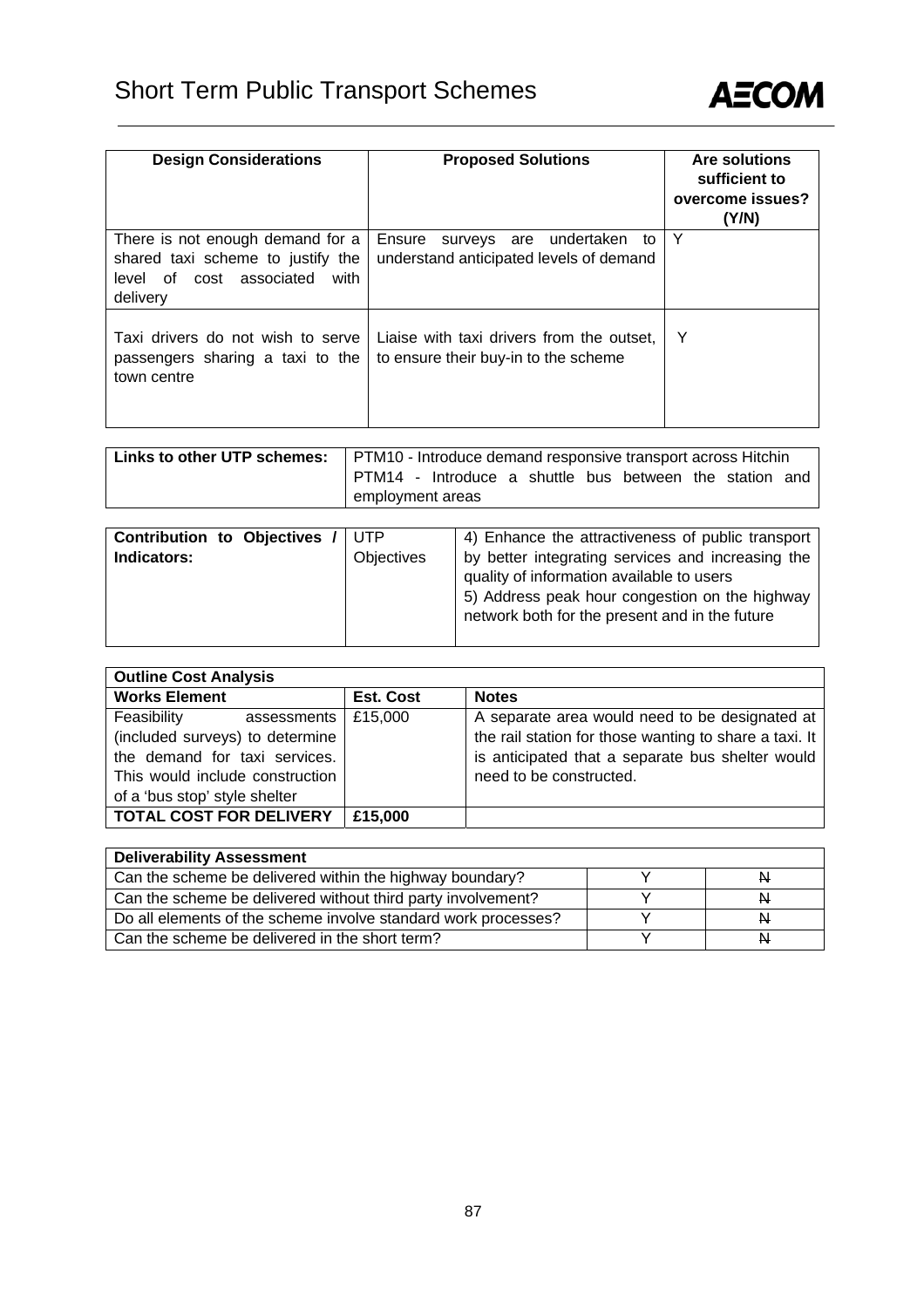

| <b>Scheme Name</b>           | Introduce demand responsive transport across Hitchin                    |                                                                    |  |  |  |
|------------------------------|-------------------------------------------------------------------------|--------------------------------------------------------------------|--|--|--|
| <b>Scheme Reference:</b>     | PTM <sub>10</sub>                                                       |                                                                    |  |  |  |
| <b>Problem References:  </b> | PT <sub>1</sub>                                                         | Bus frequency and service provision are perceived to be poor       |  |  |  |
|                              | PT <sub>5</sub>                                                         | Cross-town bus services are perceived to be poor                   |  |  |  |
|                              | PT <sub>13</sub>                                                        | Lack of demand responsive transport                                |  |  |  |
|                              | PT <sub>14</sub>                                                        | Lack of attractiveness of public transport for peak time commuters |  |  |  |
| <b>Scheme Status:</b>        | This scheme is included in the UTP but is addressed through scheme PTM3 |                                                                    |  |  |  |

#### **Description of Proposals**

Some respondents at consultation stated that accessing certain areas in the town area by public transport was difficult. In addition, some respondents also felt that the public transport system was too inflexible to deal with their day to day requirements. A possible solution to solving these problems is to provide Demand Responsive Transport. Demand Responsive Transport is an advanced user orientated form of public transport, characterised by flexible routeing and scheduling of small to medium sized vehicle operating in a shared ride mode between pick up and drop off locations according to passenger needs.

The consultation highlighted a desire for public transport improvements between the train station and the town centre and employment area. A demand responsive transport service across Hitchin is addressed through other UTP schemes, namely:

• PTM3 – Provide a designated shared taxi area outside of the railway station and investigate the demand for a shared taxi system to the town centre and employment area

| <b>Design Considerations</b> | <b>Proposed Solutions</b> | <b>Are solutions</b><br>sufficient to<br>overcome issues?<br>(Y/N) |
|------------------------------|---------------------------|--------------------------------------------------------------------|
|                              |                           |                                                                    |

| Links to other UTP schemes: | PTM3 - Provide a designated shared taxi area outside of the  |
|-----------------------------|--------------------------------------------------------------|
|                             | railway station and investigate the demand for a shared taxi |
|                             | system to the town centre and employment area                |
|                             |                                                              |

|             | <b>Contribution to Objectives / 4)</b> Enhance the attractiveness of public transport by better |
|-------------|-------------------------------------------------------------------------------------------------|
| Indicators: | integrating services and increasing the quality of information                                  |
|             | available to users                                                                              |
|             | 5) Address peak hour congestion on the highway network both for                                 |
|             | the present and in the future                                                                   |

| <b>Outline Cost Analysis</b>   |                  |              |
|--------------------------------|------------------|--------------|
| <b>Works Element</b>           | <b>Est. Cost</b> | <b>Notes</b> |
|                                |                  |              |
|                                |                  |              |
|                                |                  |              |
|                                |                  |              |
|                                |                  |              |
| <b>TOTAL COST FOR DELIVERY</b> |                  |              |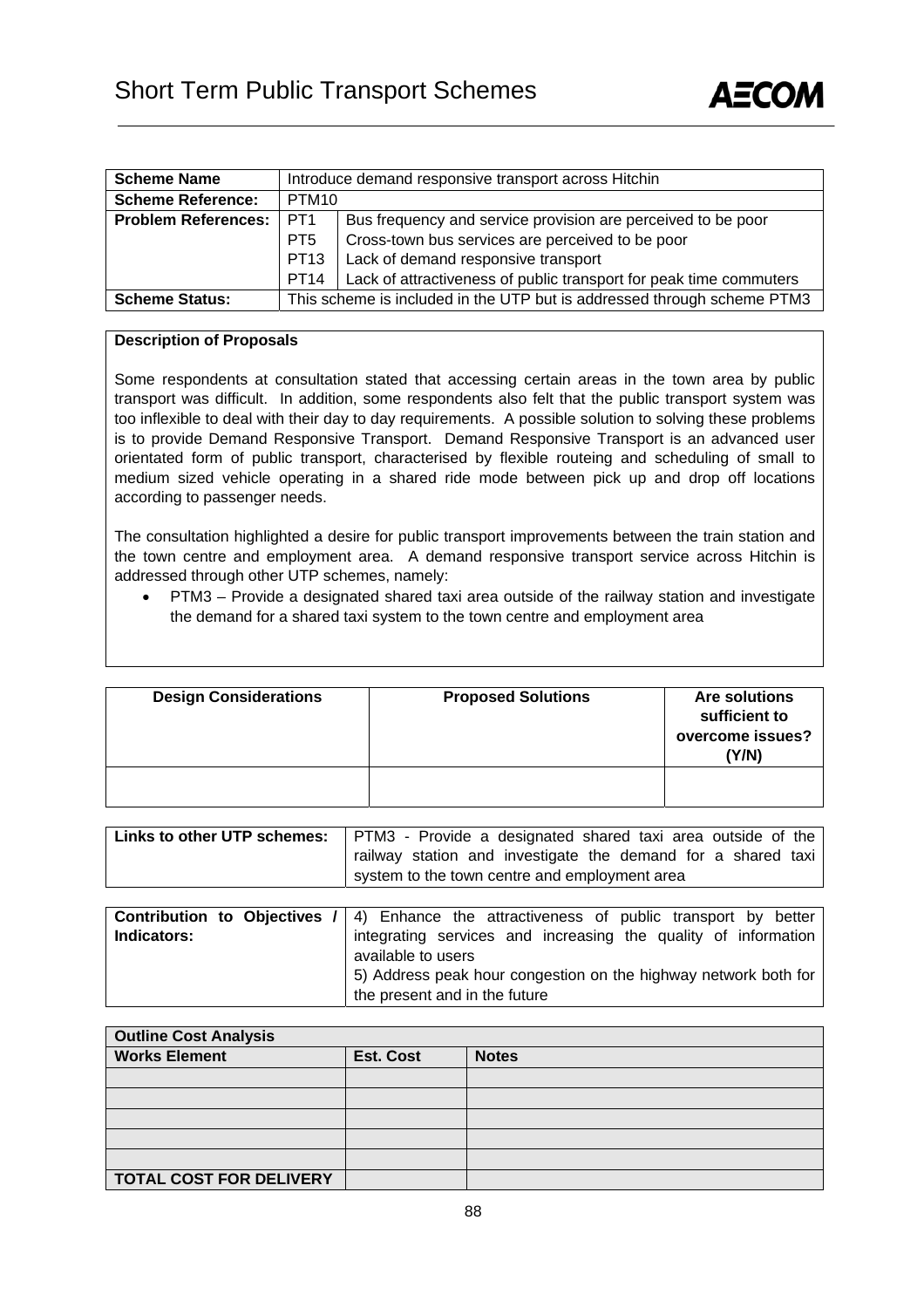

| <b>Deliverability Assessment</b>                               |  |
|----------------------------------------------------------------|--|
| Can the scheme be delivered within the highway boundary?       |  |
| Can the scheme be delivered without third party involvement?   |  |
| Do all elements of the scheme involve standard work processes? |  |
| Can the scheme be delivered in the short term?                 |  |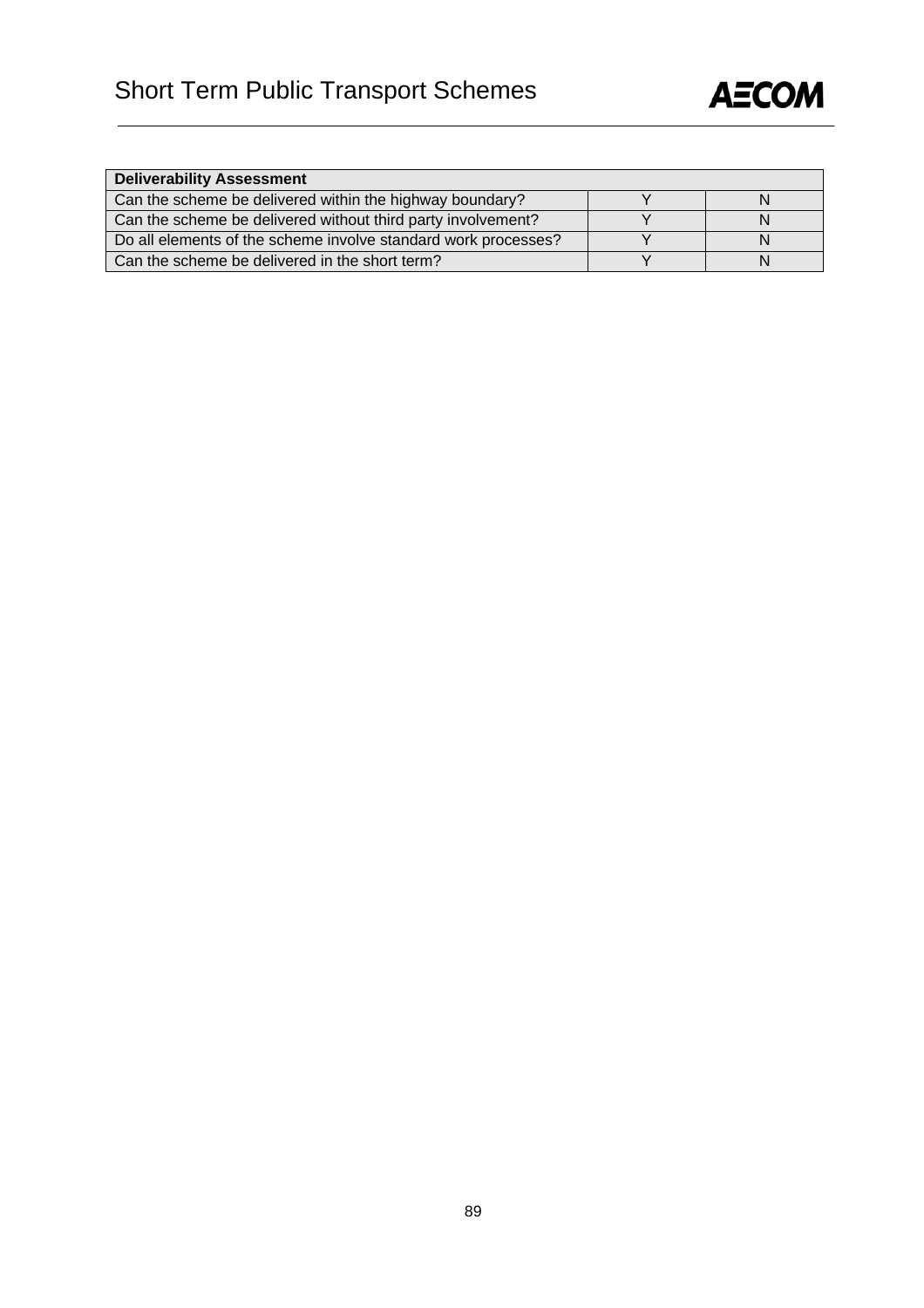

| <b>Scheme Name</b>         | Improve the accessibility of Lister Hospital by public transport |                                                  |
|----------------------------|------------------------------------------------------------------|--------------------------------------------------|
| <b>Scheme Reference:</b>   | PTM <sub>6</sub>                                                 |                                                  |
| <b>Problem References:</b> | PT5                                                              | Cross-town bus services are perceived to be poor |
| <b>Scheme Status:</b>      | This scheme is not included in the UTP                           |                                                  |

#### **Description of Proposals**

Some consultation respondents noted that they found Lister hospital difficult to access when travelling by public transport. As such, it has been proposed that a scheme is developed to decrease the amount of time it takes to travel to the hospital by public transport.

#### **Location Plan:**

The Department for Transport (DfT) sets core indicator targets for local authorities outlining times which residents, when travelling by public transport, should be able to access local amenities in. The core indicators include:

- Households within 30 and 60 minutes of a hospital by public transport;
- Households without a car within 30 and 60 minutes of a hospital by public transport.

These accessibility targets form core indicators for all Local Transport Plan (LTP) areas. These indicators are measured centrally by DfT based on common methodology and consistent, centrally available, data sets. The results of these calculations are published annually by the DfT in the Core Accessibility Indicators for Local Authorities. The 2009 Core Accessibility Indicators published by the DfT indicate all Hitchin census wards fully achieve the targets (100%).

This data is supported by accessibility analysis carried out analysing the anticipated average travel time for residents of Hitchin to travel to the Lister hospital by public transport. This analysis was carried out using an accessibility software tool called Accession. The results show that all residents within the study area should be able to travel to the hospital within the national indicator targets set by the DfT. However, that is not to say that there is not scope for decreasing the time that it takes to travel to the hospital for residents when travelling by public transport.

It is anticipated that the highway schemes outlined in this UTP, namely HM31 - Implement junction improvements along the A505 / A602 corridor to maximise the existing capacity, will help improve highway conditions within the study area, and as such, improve the level of bus reliability and decrease journey times. However, to increase the accessibility of the hospital by public transport it would require further bus services to be offered (either through new routes or frequency improvements). HCC have indicated that budgetary pressures mean that there is little scope for further bus subsidies, and as hospital accessibility targets are already being met, this scheme will not be included in the UTP.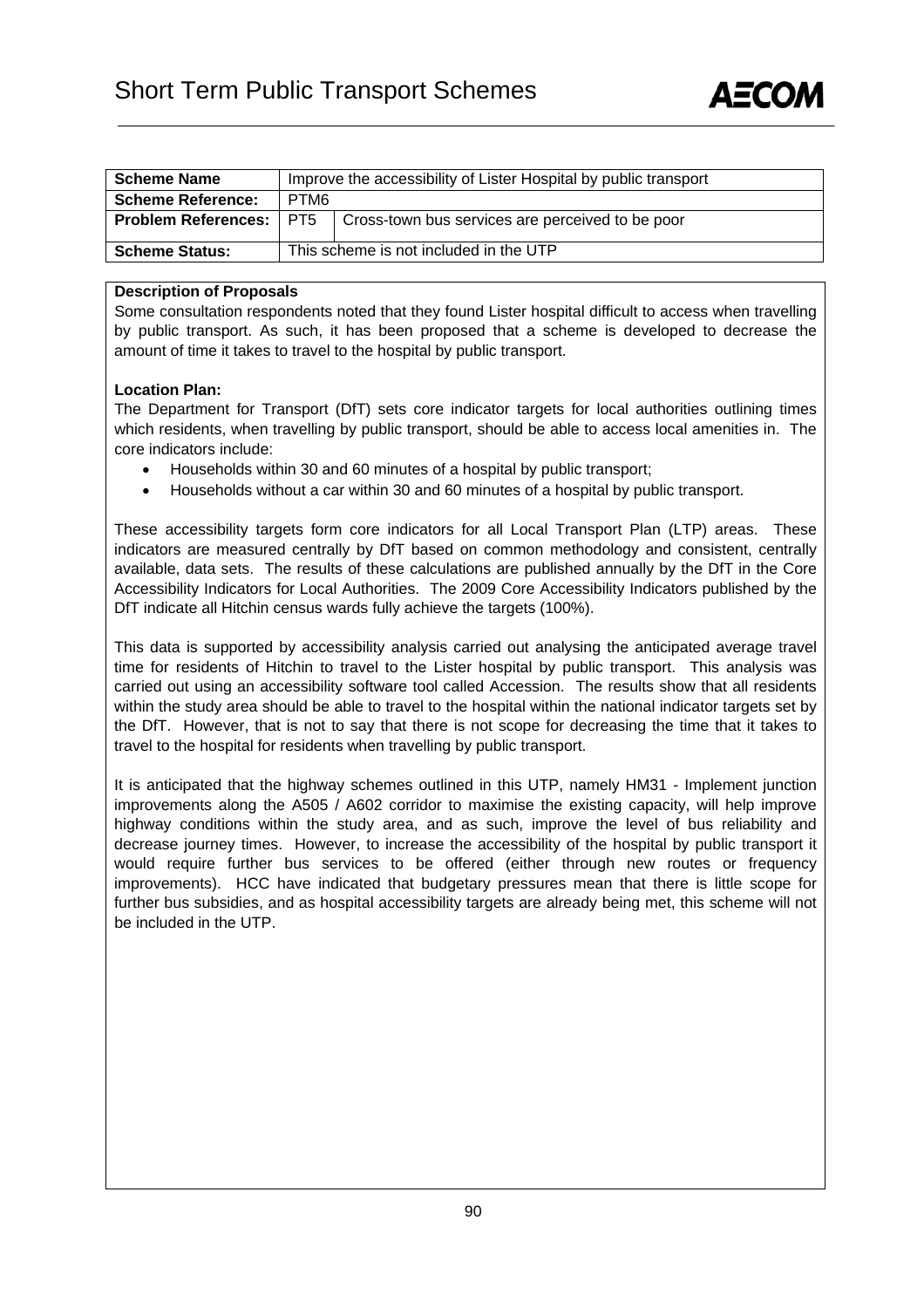

**Accessibility analysis of Lister hospital for residents of Hitchin, measured in time bands, using public transport.** 



| <b>Design Considerations</b> | <b>Proposed Solutions</b> | <b>Are solutions</b><br>sufficient to<br>overcome issues?<br>(Y/N) |
|------------------------------|---------------------------|--------------------------------------------------------------------|
|                              |                           |                                                                    |

| Links to other UTP schemes: |  |
|-----------------------------|--|
|                             |  |
|                             |  |

|             | <b>Contribution to Objectives /</b> $\vert$ 3) Improve the accessibility of key destinations for all users |
|-------------|------------------------------------------------------------------------------------------------------------|
| Indicators: |                                                                                                            |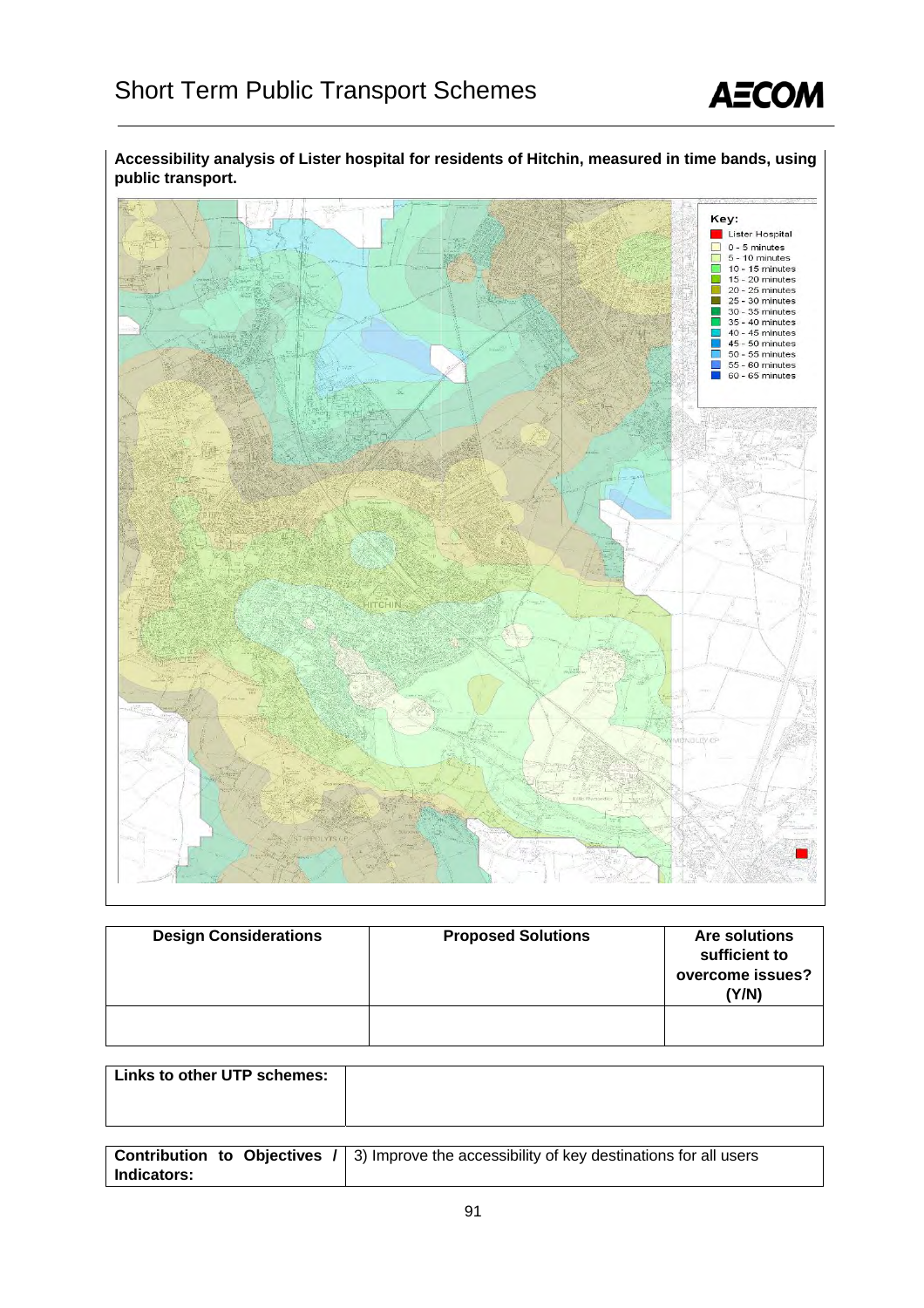## Short Term Public Transport Schemes



| <b>Outline Cost Analysis</b>   |                  |              |
|--------------------------------|------------------|--------------|
| <b>Works Element</b>           | <b>Est. Cost</b> | <b>Notes</b> |
|                                |                  |              |
|                                |                  |              |
|                                |                  |              |
|                                |                  |              |
|                                |                  |              |
| <b>TOTAL COST FOR DELIVERY</b> |                  |              |

| <b>Deliverability Assessment</b>                               |  |
|----------------------------------------------------------------|--|
| Can the scheme be delivered within the highway boundary?       |  |
| Can the scheme be delivered without third party involvement?   |  |
| Do all elements of the scheme involve standard work processes? |  |
| Can the scheme be delivered in the short term?                 |  |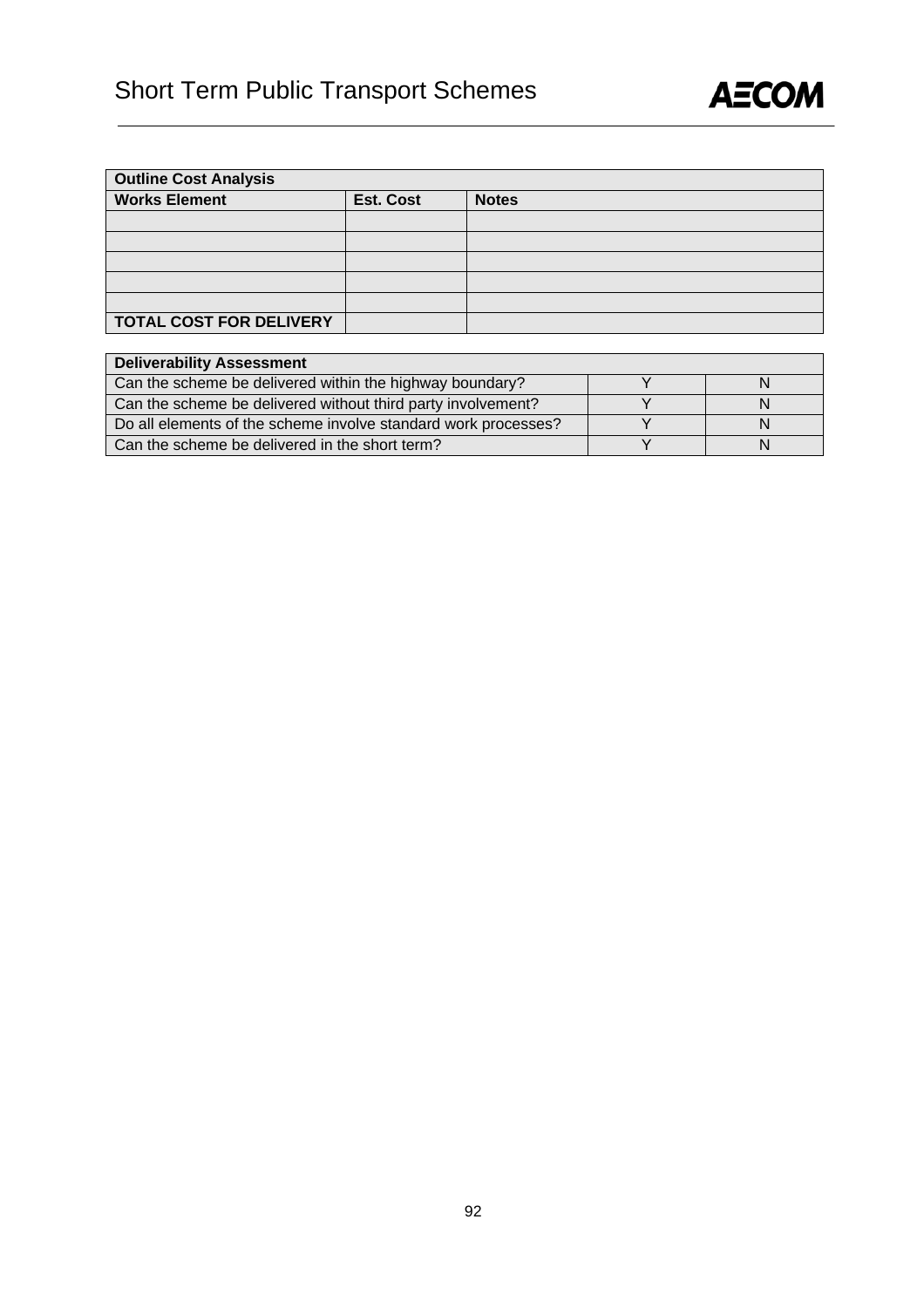

| <b>Scheme Name</b>         | PTM <sub>14</sub>                            |                                                                           |  |
|----------------------------|----------------------------------------------|---------------------------------------------------------------------------|--|
| <b>Scheme Reference:</b>   |                                              | Introduce a shuttle bus between the station and employment areas          |  |
| <b>Problem References:</b> | PT <sub>1</sub>                              | Bus frequency and service provision are perceived to be poor              |  |
|                            | PT <sub>5</sub>                              | Cross-town bus services are perceived to be poor                          |  |
|                            |                                              | PT13   Lack of demand responsive transport                                |  |
|                            |                                              | PT14   Lack of attractiveness of public transport for peak time commuters |  |
| <b>Scheme Status:</b>      | This scheme will not be included in the UTP. |                                                                           |  |

#### **Description of Proposals**

Consultation revealed that some respondents did not believe that there was a sufficient public transport link between the railway station and the main employment areas in Hitchin. As such, it was proposed that a shuttle bus is introduced to take employees from the station to their employment areas within Hitchin.

#### **Location Plan/outline Scheme Plan**

Respondents from consultation indicated that there is a need for increased public transport linkages between the railway station and the main employment areas in Hitchin. The two main employment areas within Hitchin are the town centre, and the industrial estate at Cadwell Lane and Wilbury Way.

Current walking accessibility levels to these areas from the station are:

- Hitchin railway station to the town centre  $-0.7$  miles, 14 minutes
- Hitchin railway station to Cadwell Lane 1.1 miles, 22 minutes.

On investigation, there are regular bus services to Hitchin town centre from and to the railway station.

- Hitchin railway station to the town centre 17 bus services between 07:30 and 09:30
- Town centre to Hitchin railway station 19 bus services between 16:30 and 18:30.

In the morning and evening peak periods, which are the likely periods in which the majority of employees would be travelling to and from work, there is a service every 5 to 10 minutes. The travel time of this service is approximately 5 minutes and terminates at either Hermitage Road or Bancroft in the morning and departs from Hermitage in the evening. This offers a satisfactory alternative if employees of town centre businesses do not wish to walk to their workplace from the railway station. As such, a demand responsive shuttle bus to transport employees of businesses in the town centre to and from the railway station will not be pursued as part of this UTP.

There is a less frequent direct service to the industrial estate in the peak periods, when compared to services travelling to the town centre. During the peak periods there are 6 bus services (either direct or within a ten minute walk) that provide a link between the industrial estate and railway station. There is a direct service during the morning and evening peak hour which takes 5 minutes, as well as services from stops within a ten minute walk of the station or industrial estate, which take a similar time. At the railway station there is a high level of taxi provision available which employees of the industrial estate could use should they not wish to walk. As such, a shuttle bus serving the industrial estate will not be pursued as part of this UTP. However, should local employers feel that shuttle buses would be of benefit to their employees; this could be facilitated through the UTP. It should also be noted that a shared taxi scheme, to assist transporting employees to their workplace, is being pursued as part of PTM3.

| <b>Design Considerations</b> | <b>Proposed Solutions</b> | <b>Are solutions</b><br>sufficient to<br>overcome issues? |
|------------------------------|---------------------------|-----------------------------------------------------------|
|                              |                           | 'Y/N)                                                     |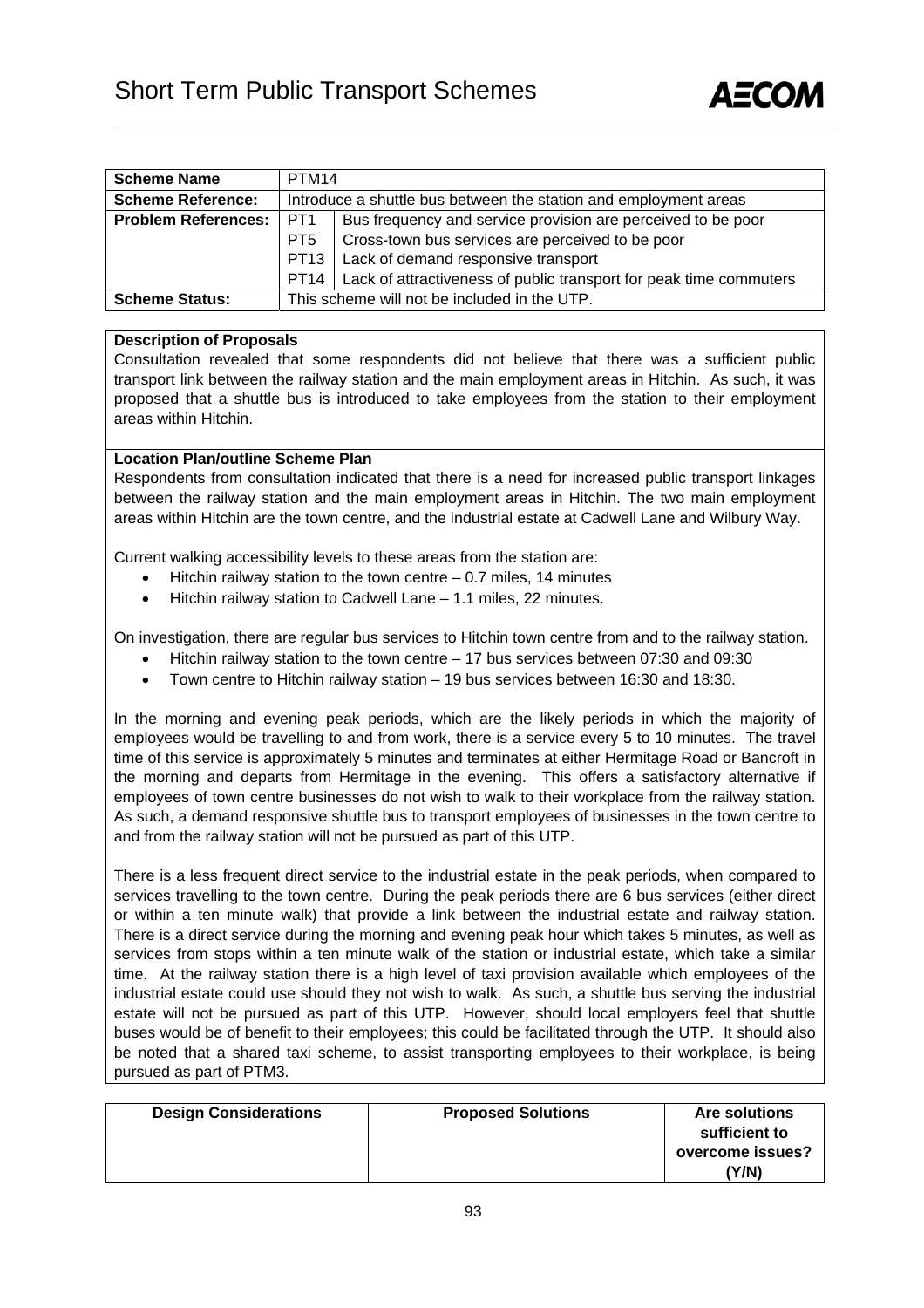

| Links to other UTP schemes:   PTM3 - Provide a shared taxi system from the station to the town |  |
|------------------------------------------------------------------------------------------------|--|

|             | centre and Cadwell Lane                                                                         |
|-------------|-------------------------------------------------------------------------------------------------|
|             |                                                                                                 |
|             | <b>Contribution to Objectives / 4)</b> Enhance the attractiveness of public transport by better |
| Indicators: | integrating services and increasing the quality of information                                  |
|             | available to users                                                                              |
|             | 5) Address peak hour congestion on the highway network both for                                 |
|             | the present and in the future                                                                   |

| <b>Outline Cost Analysis</b>   |                  |              |  |
|--------------------------------|------------------|--------------|--|
| <b>Works Element</b>           | <b>Est. Cost</b> | <b>Notes</b> |  |
|                                |                  |              |  |
|                                |                  |              |  |
|                                |                  |              |  |
|                                |                  |              |  |
|                                |                  |              |  |
| <b>TOTAL COST FOR DELIVERY</b> |                  |              |  |

| <b>Deliverability Assessment</b>                               |  |  |  |
|----------------------------------------------------------------|--|--|--|
| Can the scheme be delivered within the highway boundary?       |  |  |  |
| Can the scheme be delivered without third party involvement?   |  |  |  |
| Do all elements of the scheme involve standard work processes? |  |  |  |
| Can the scheme be delivered in the short term?                 |  |  |  |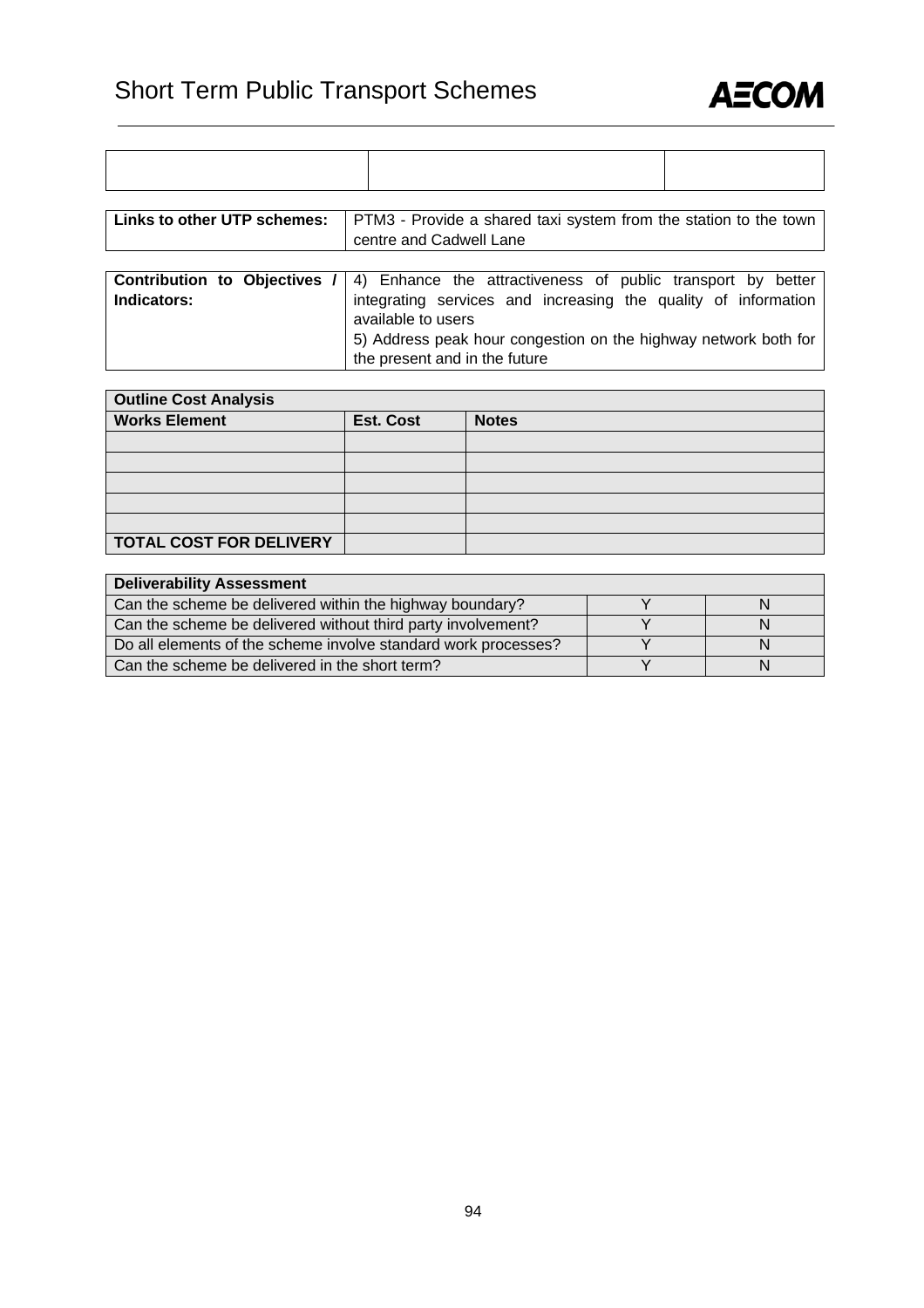

Improve bus stop facilities/waiting areas

**Scheme Reference:** 

PTM4

#### **Scheme Status:**

This scheme will be included in the UTP.

#### **Purpose:**

To increase bus usage within the study area it is important that all bus stops reach a minimum standard. This is outlined in Hertfordshire County Council's document 'Quality bus infrastructure in Hertfordshire'. This document states that bus stops should, as a minimum, provide:

- Hard standing linked to the footway and disabled-friendly, including use of 'easy access' kerbing
- Adequate lighting
- Adequate capacity for the requirements of the individual stop based on peak hour usage
- Stops to be marked with an appropriate length bus stop cage
- Designed measures to prevent obstruction of the bus's approach and departure from the stop.
- Extent of the cage to be surfaced in an agreed coloured material.

#### **Details:**

Although the majority of the bus stops within the study area meet this standard, a number of bus stops would benefit from being upgraded.

To increase bus patronage it is important that, at key bus stop locations, there is a high standard of bus stop (including shelters, being well lit and provision for level boarding). It is hoped that, by providing good bus stop facilities in the right locations, existing bus users will realise a benefit and not switch to other modes of transport, in addition to encouraging users of other modes of transport to begin travelling by bus. A full audit of bus stops within Hitchin is needed to asses which stops need to be upgraded. The upgrade could be carried out based on passenger usage levels.

#### **Indicative costs:**

Indicative costs for upgrading on a per bus stop basis are:

- Kassel kerbing and a shelter £14,000
- Timetable frames £100
- Bus cages £600 (although there are significant discounts if more than one is carried out on the same visit e.g. 4 recently cost HCC £900)
- Level boarding £6,500 per stop

#### **Benefits:**

- Benefit for existing public transport users;
- Increase the propensity for car users to switch to bus travel; and
- Ensuring all bus stops are DDA compliant

#### **Risks:**

- No sources can be found to fund the stop upgrade;
- Stop upgrade has no effect on bus patronage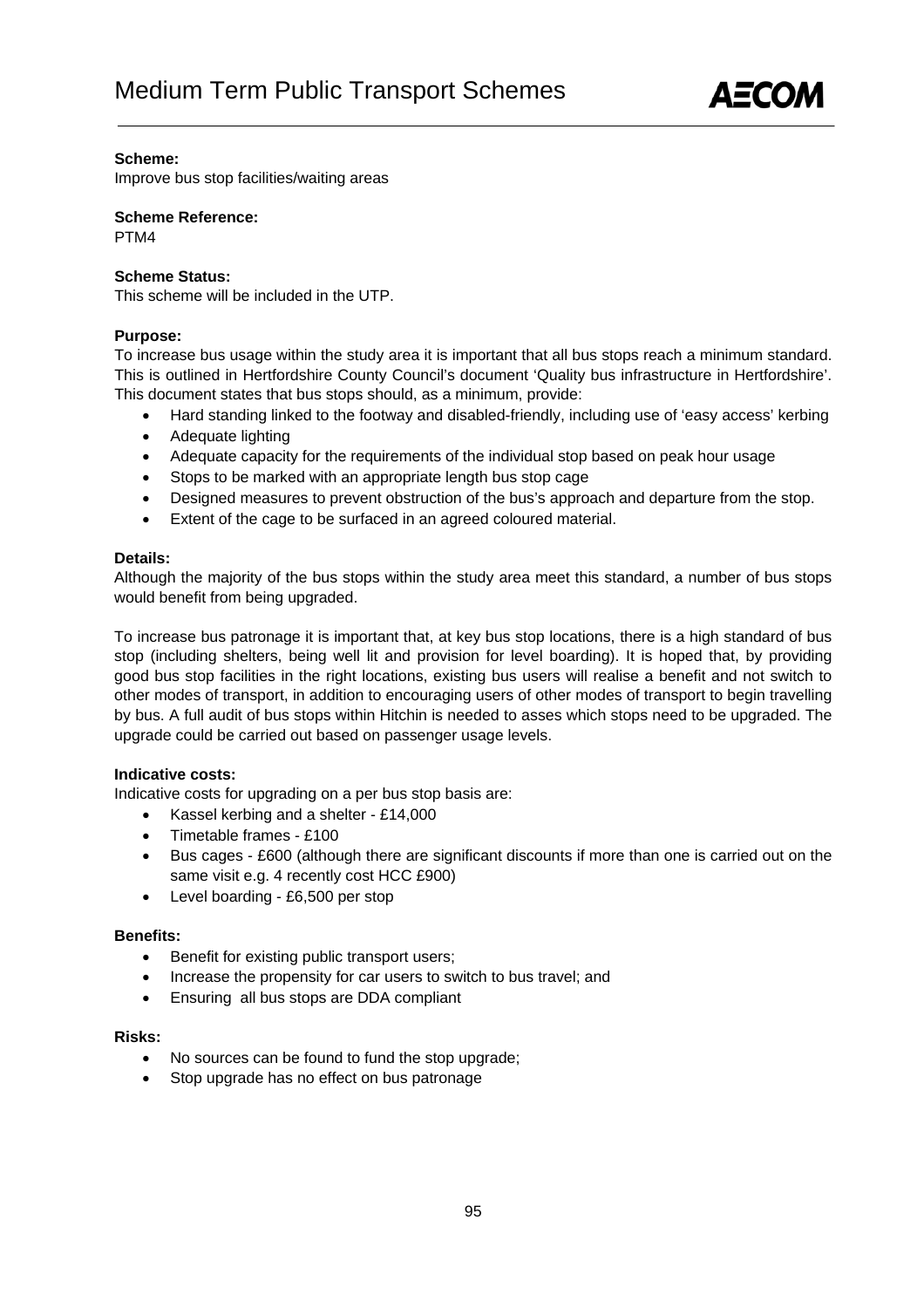

Introduce real time information across the network

#### **Scheme Reference:**

PTM16

#### **Scheme Status:**

This scheme will be included in the UTP

#### **Purpose:**

Stakeholders indicated that there was a lack of bus service information. Real time information is seen as an important means of raising the profile and attractiveness of bus transport, as well as providing users with current up to date information that can help them make an informed decision about their journey.

#### **Details:**

Within many cities and towns the introduction of real time information has provided great benefit to the travelling public allowing them to make informed decisions on the type of journey to be made. As services are less frequent on some Hitchin routes than in major cities it is felt that real time information will give a greater assurance to the travelling public that a bus service is going to arrive and provide an accurate time for when it will . 'The Business Case for RTI: long-term results of the East Kent Trial' carried out by the Real Time Information group is a study looking at the short, medium and long term impacts of implementing a real time information system. The conclusions were:

- The short term impact of RTI is a modest improvement in public perception of the quality of service provided, and a modest improvement in the operator's ability to manage the fleet. No negative impacts have been identified. The impact on patronage is neutral.
- In the longer term the public becomes increasingly sophisticated in its requirements, expectations and responses. Significant passenger growth happened in East Kent, though the contribution of RTI though this cannot be assessed precisely because of other potential factors. Still no negative impacts have been identified.

Based on this analysis, the case for local authorities is very strong; the case for operators is superficially good, though less robust. To get good value requires the full participation of the local authority and bus operators. Indeed one of the key qualitative benefits of an RTI project is that it brings these parties together.



Example of Real Time Information display at a bus stop



Example of Real Time Information display

**Benefits:**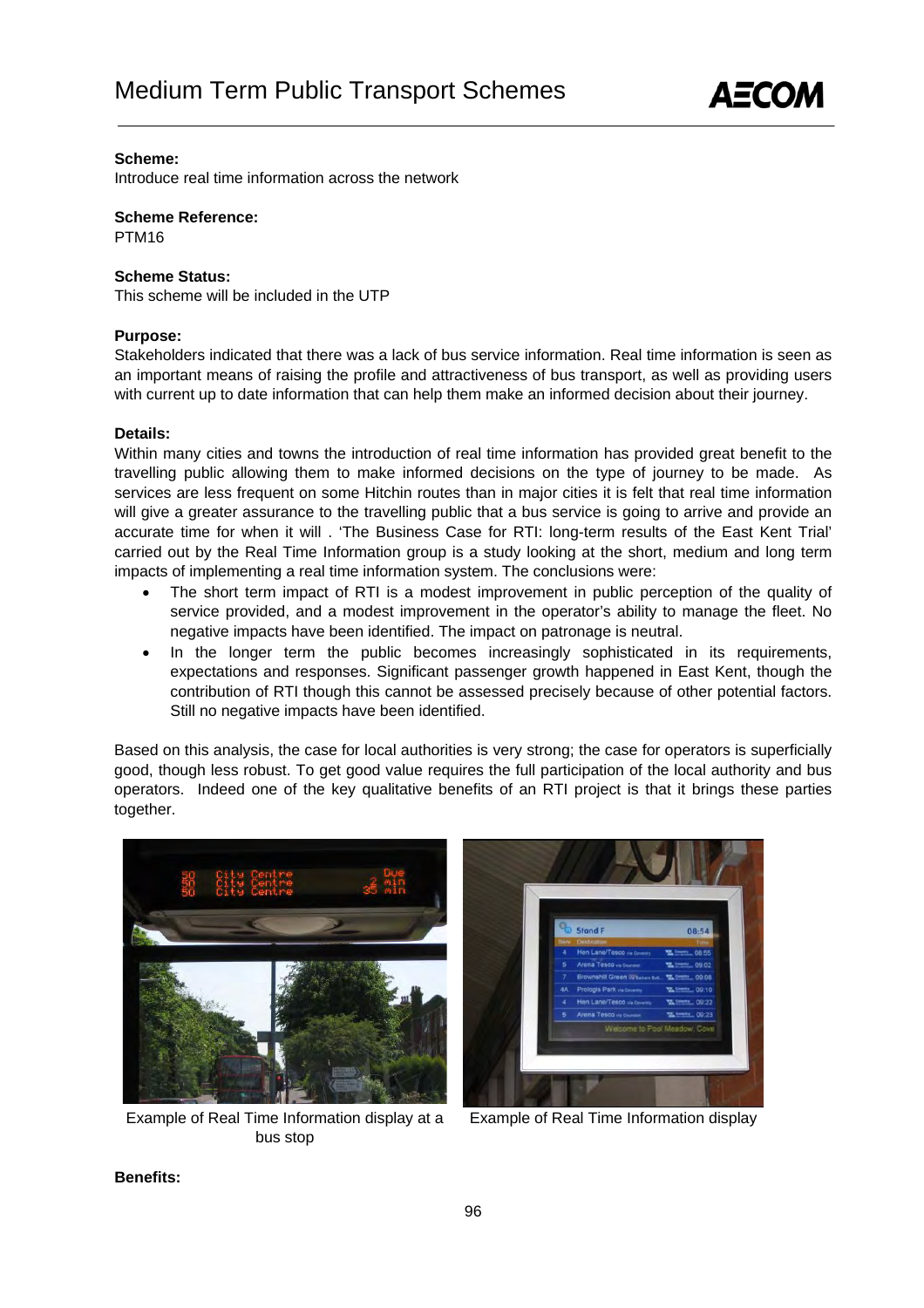

- Improvement in public perception of public transport reliability
- Potential increase in bus patronage;
- Increase in user satisfaction; and
- Increase in potential for passengers to make an informed journey decision

#### **Risks:**

• Public transport patronage does not increase as a result of increased availability of information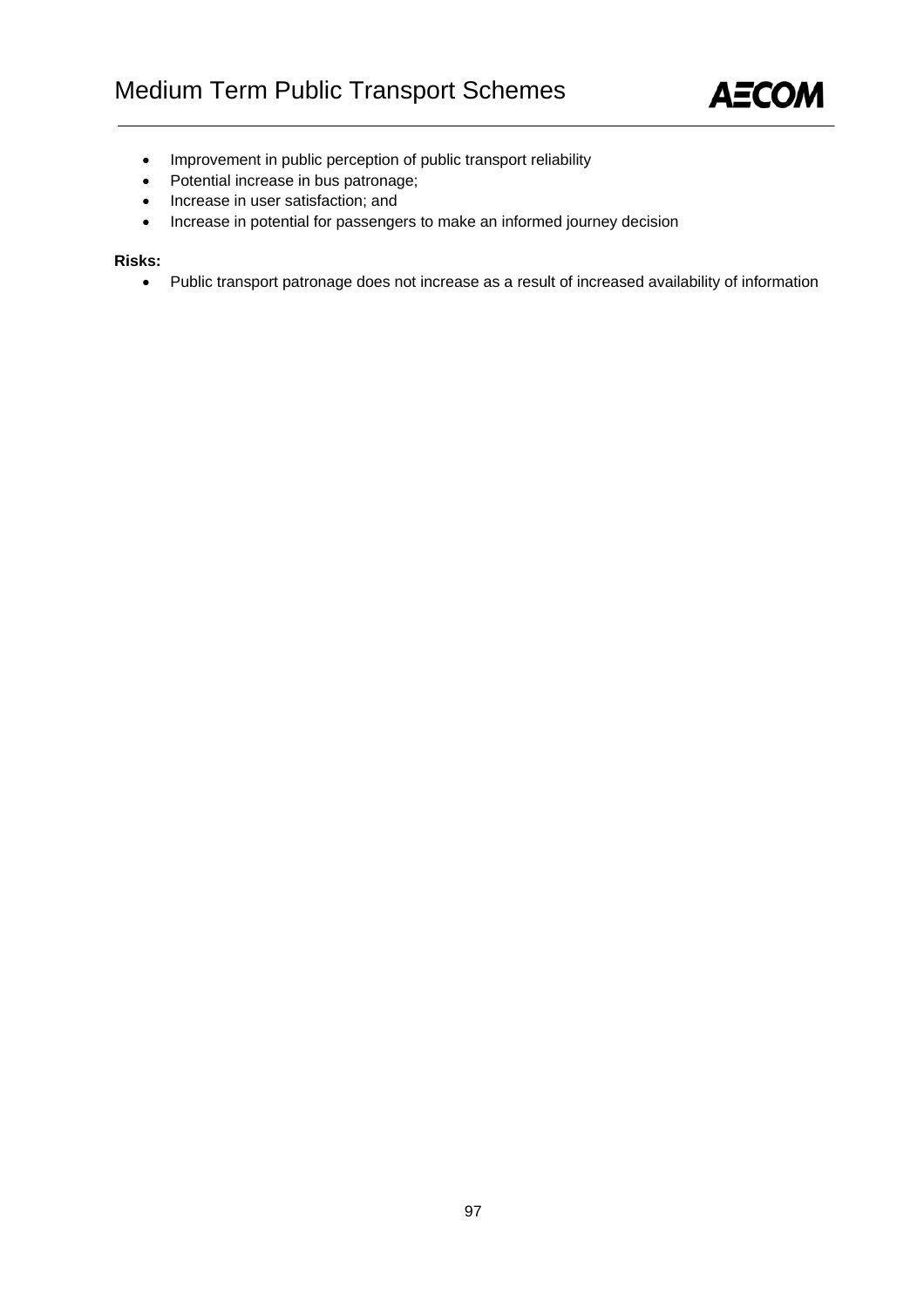

Revise the boarding and alighting points of buses within the town centre

**Scheme Reference:** 

PTM19

#### **Scheme Status:**

This scheme is now progressed through UTP scheme HM37

#### **Background:**

During the development of the UTP, the layout of bus stops within Hitchin town centre was identified as being quite disparate, reducing the ease with which people can use bus services and detracting from the appeal of using public transport, particularly for visitors to the town. There are currently 10 separate boarding and alighting points within Hitchin town centre, as shown on the figure below. This layout can be confusing for the public transport user as it is not always clear from which stop to catch a particular service (and the boarding and alighting points may differ). In addition, there is a high level of congestion within the town centre which impacts upon bus journey times and bus journey time reliability.



#### **Current boarding and alighting points within the Town Centre**

*http://www.intalink.org.uk/Maps/Hitchin-Boarding.pdf*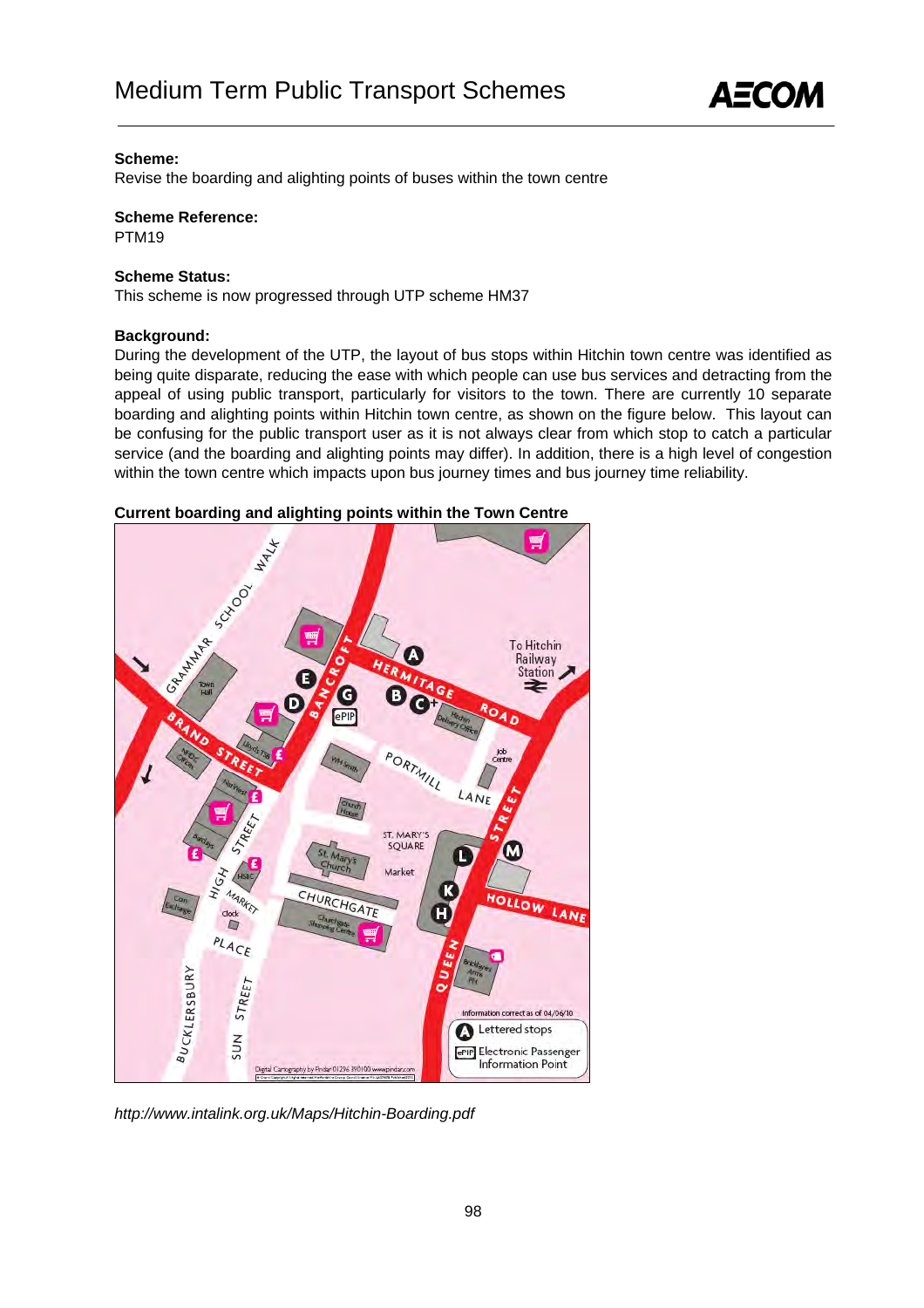

#### **Proposals:**

This scheme aims to simplify the boarding and alighting points by consolidating bus infrastructure in Hermitage Road, providing a shared space environment which caters for pedestrians, cyclists and public transport users as well as motorists.

To achieve this, the existing bus stops on Bancroft and Queen Street will be relocated to the western end of Hermitage Road. All bus infrastructure will be consolidated in this part of Hermitage Road so as to provide a central hub which will be simple to navigate and benefit from real time information.

To facilitate this Hermitage Road is considered to be an appropriate setting for a shared space scheme; making the route accessible to both pedestrians and vehicles with a design which enables pedestrians to move more freely. This could include a level surface without kerbs or an appearance more in keeping with the High Street or Market Square of Hitchin. The final design would need to be developed within the context and setting of the town but the key themes would relate to lowering vehicle speeds and providing features which encourage pedestrian activity and shared use of space

The short-term parking in Hermitage Road caters for a maximum of around 25 cars and it is intended that this provision will be partly relocated to Bancroft (replacing bus stop location G); with the remaining parking being consolidated at the eastern end of Hermitage Road, potentially using a diagonal parking pattern to reduce carriageway width and vehicle speeds, contributing towards the shared space environment, without the loss of direct access by car to the shops along Hermitage Road.

In addition, there may be some economic benefits from this scheme, as a high quality pedestrian environment, combined with a higher footfall through the consolidation of bus services, could increase the attractiveness of Hermitage Road for retailing and other services. This will help to contribute towards the vitality of Hitchin's shops and business which is a key objective of the UTP.

#### **Existing view of Hermitage Road (from Windmill Hill)**

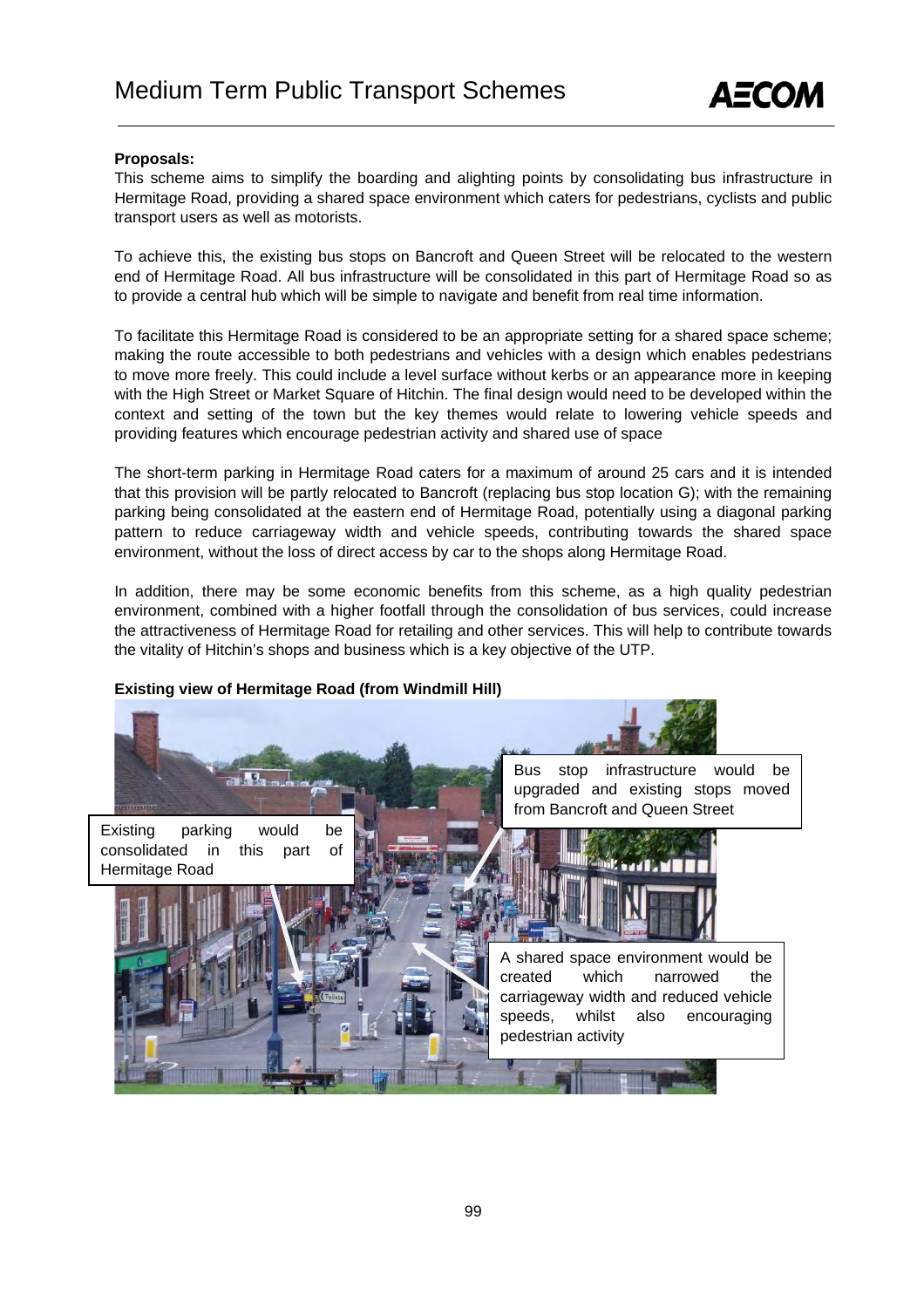

#### **Model Testing**

These revised access arrangements have been tested in the transport model in isolation in the 2014 Do Nothing (without any of the other proposed schemes within the town) scenario. The impact of making Hermitage Road into a shared space area in the morning and evening peaks is shown in the figures. Effectively the designation of this area as a shared space would reduce the speed of vehicles using the road and also reduce the capacity of the route.



*Green represents a decrease in flow in the 2014 Do Nothing with scheme scenario compared with the 2014 Do Nothing scenario and Red indicates an increase.* 

Testing in both the AM and PM traffic model has indicated that, as a result of the revised access arrangements, traffic diverts to the main roads (A505 / A602), and helps to reduce the amount of traffic within the town centre area of Hitchin, namely Hermitage Road and Brand Street. By displacing traffic, from the lower capacity town centre roads and junctions to the higher capacity main roads and junctions, it is likely that this could result in lower levels of delay experienced by buses and an increased level of bus journey time reliability. The displacement of the traffic should allow for the relocation of the bus stops currently on Queen Street and Bancroft to Hermitage Road. This should result in a far simpler layout for the public transport users to understand, and could result in higher levels of interchange between bus services. The central location of Hermitage Road to the north of the town centre also provides good access between the bus stops and central shopping area.

This scheme compliments several other proposed UTP schemes, including:

- PTM4 Improve bus stop facilities / waiting areas
- HM37 Introduce a shared space scheme for the town centre

#### **Indicative Costs:**

An outline cost for this scheme is £38,000. This relates to design fees only (costs provided by HCC)

#### **Benefits:**

- A central bus interchange hub
- Improved bus infrastructure
- Ease of pedestrian movement and changes in pedestrian activity
- Reduced traffic dominance
- Increase in public transport patronage
- Economic regeneration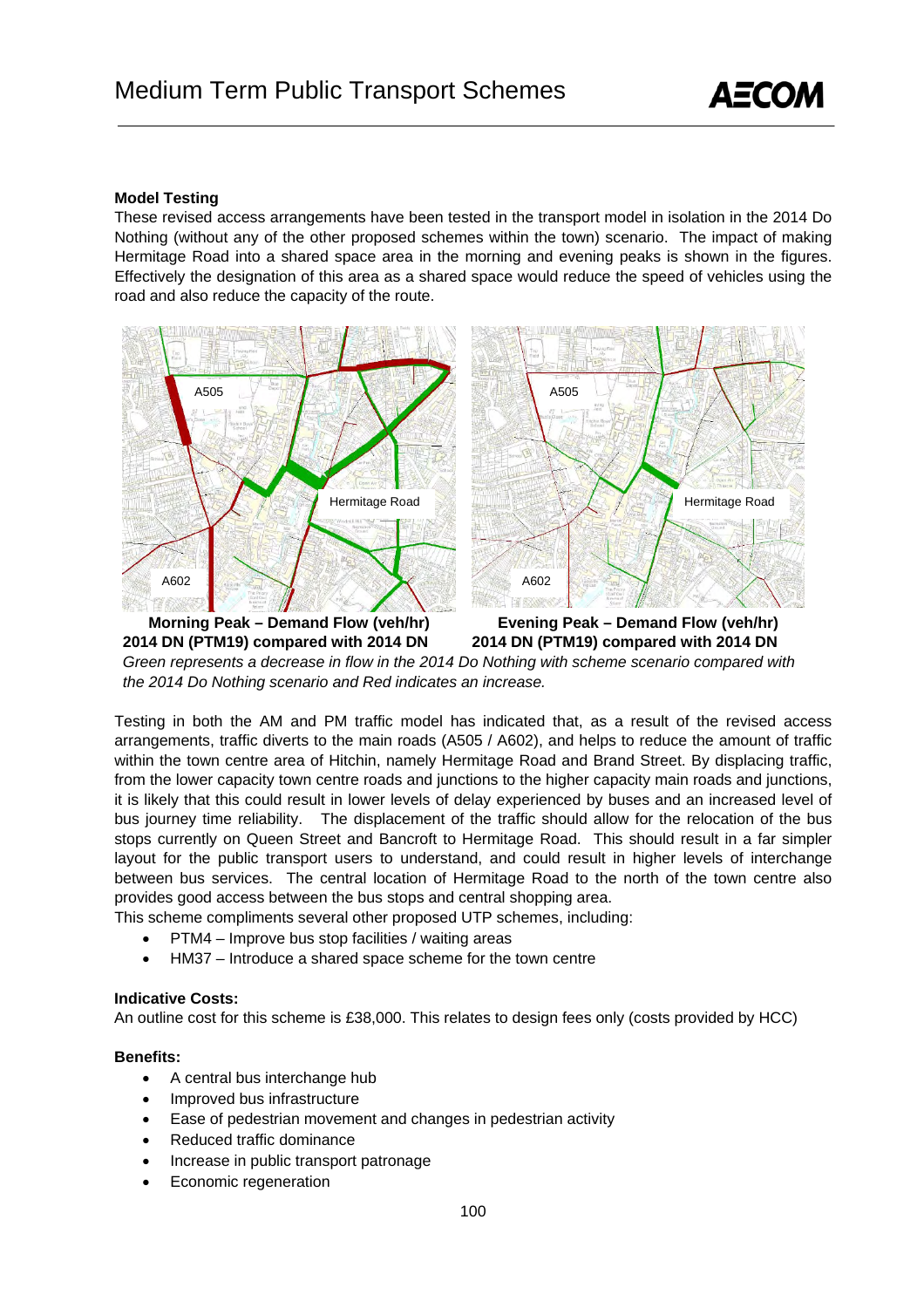

#### **Risks:**

- There is no funding for the scheme
- Bus operators may object to the new layout
- Loss of parking on Hermitage Road, compensated by introduction of more parking on Bancroft

#### **Way Forward**

This scheme has close links with HM19 (Reduce the through movement of traffic within the town centre) which also proposes elements of shared space for the Bancroft and Brand Street. Following comments from local members it was decided to develop a new scheme for introducing a shared space scheme for the town centre (HM37). This consolidates the detail contained with PTM19 and HM19 and recommends a single scheme for Heritage Road, Brand Street and Bancroft, providing a high quality environment for non motorised users whilst also addressing the issues of rat running and improving bus infrastructure.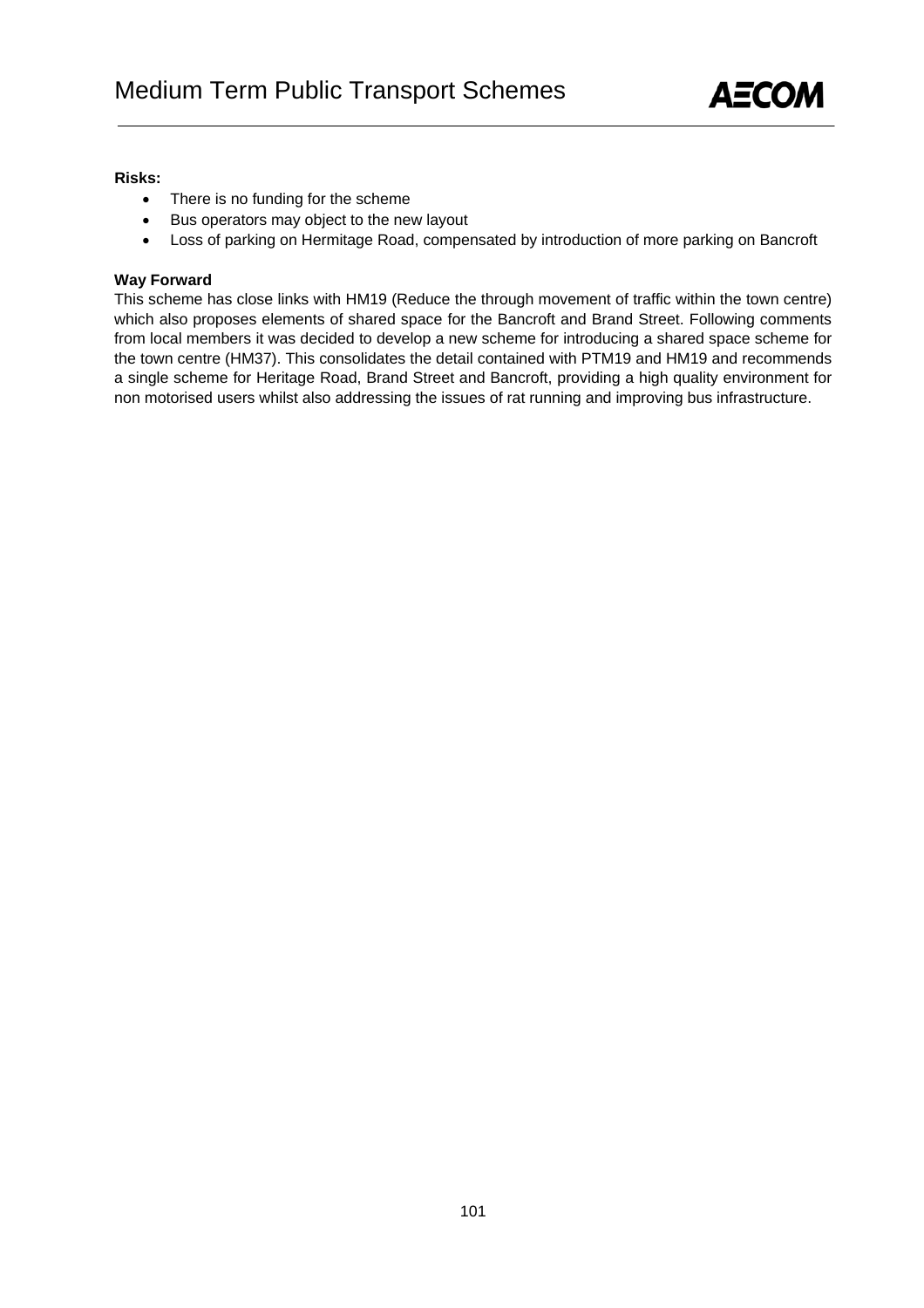

Improve the availability and marketing of public transport across Hitchin

**Scheme Reference:** 

PTM20

#### **Scheme Status:**

This scheme will be included in the UTP

#### **Purpose:**

This scheme, through increased marketing of public transport and increasing the amount of information available to residents of Hitchin, is intended to increase awareness of the existing public transport services.

By raising the amount of information that is readily available for the residents of Hitchin, it is hoped residents will be able to make an increasingly informed choice regarding the transport options currently available to them. It is proposed that this scheme is implemented through a marketing campaign, raising the profile of public transport services and directly informing the benefits to the individual user that can be achieved through taking public transport. This could be achieved by highlighting its cost benefits (e.g. cheaper than taking the car and parking, ticketing options – Plus Bus, concessionary ticketing etc); ease of use; the high frequency of bus services; reduction in carbon footprint; and the amount of routes covered by the public transport network.

This scheme should be supplemented by an increased amount of public transport information available at bus stops, which is addressed through PTM16 – Introduce real time information across the network. In addition, this scheme will need to be developed in tandem with UTP scheme SM8 to produce an integrated strategy for marketing sustainable modes.

#### **Details:**

This scheme is an extensive marketing campaign, using the expertise of marketing consultants, to raise awareness of public transport and the benefits to individual users. It is envisaged that this campaign should attempt to increase bus and rail patronage within Hitchin.

Respondents at consultation indicated that there was a perceived lack of integrated ticketing options for public transport users. The campaign should promote schemes such as Plus Bus, Explorer and the other discount and concessionary ticketing options which provide the travelling public with added value.

It is also important that the marketing campaign captures the benefits of taking public transport compared to travelling by car. The marketing campaign should draw on the ease of using public transport, for example, the ease of commuting by bus rather than the stressful environment of driving a car during rush hour.

Consultation also indicated that the frequency and routes offered by cross town bus services are perceived to be poor, including those from the railway station to the main employment areas of Hitchin (town centre and Cadwell Lane). However, consultation of the bus timetables indicates that there is a frequent bus service offered to each of these employment areas. Marketing this information to the employees of businesses in these locations should be specifically targeted in this marketing campaign. In addition to this, there could be a targeted local campaign showing where residents of a local area can catch a bus to.

For a successful campaign it is essential that the marketing is reviewed and amendments are made to the marketing material where necessary. This scheme is also inherently linked to UTP scheme SM8 (Produce an integrated strategy for marketing sustainable modes) and it will be important to develop the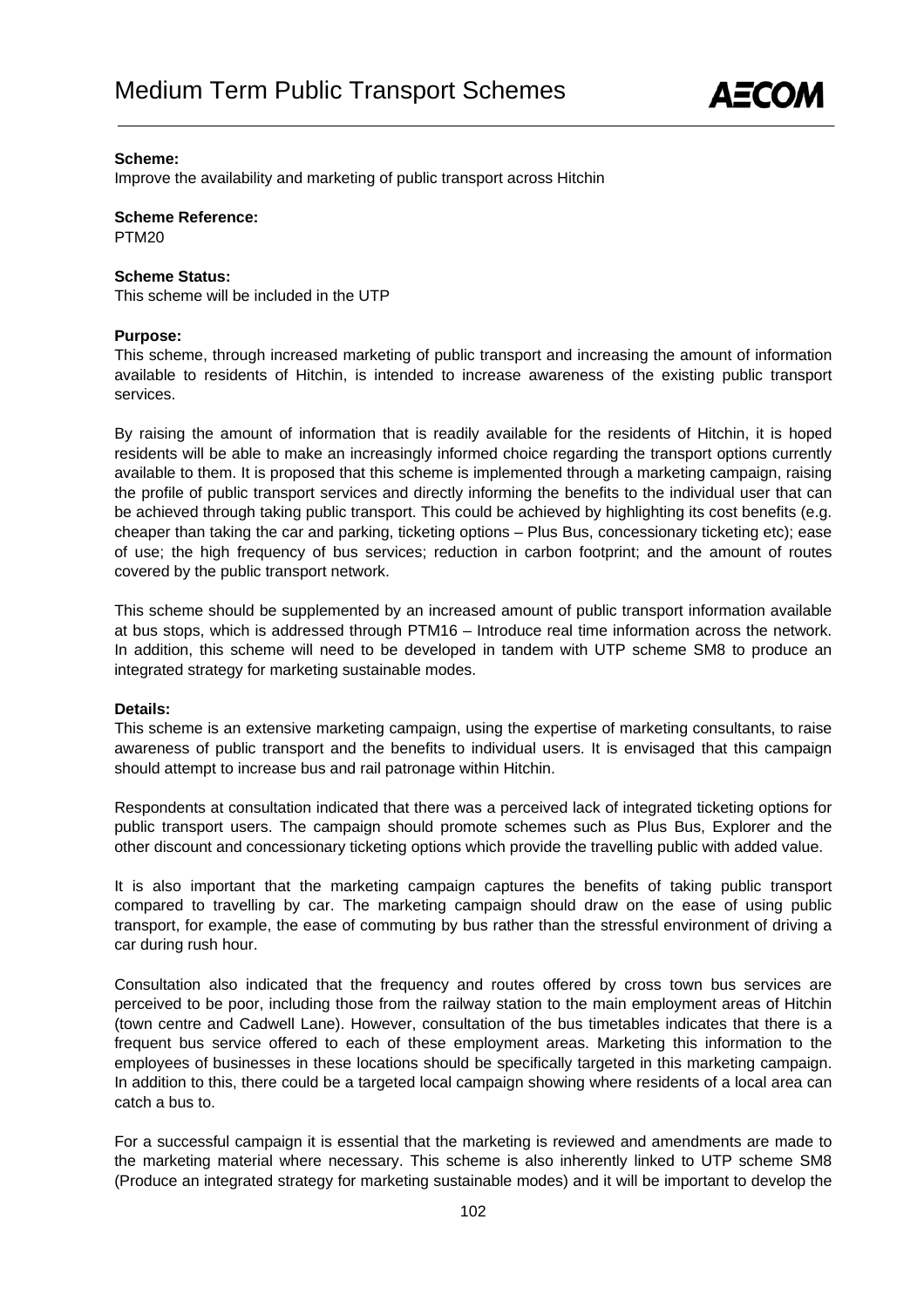

schemes in tandem so as to ensure that the UTP objective to increase the number of sustainable travel measures and their uptake can be achieved.

This scheme should also be supplemented by an increased amount of public transport information available at bus stops. HCC indicate that the provision of information of bus stops is currently controlled by HCC and sub-contracted. HCC should ensure that key bus stops within Hitchin have both timetable and route information. This information could be supplemented by marketing of integrated ticketing schemes.

#### **Benefits:**

- Passenger Transport Information
- Public Transport Patronage
- Bus Service / User Satisfaction

#### **Risks:**

• Marketing campaign has no effect on public transport patronage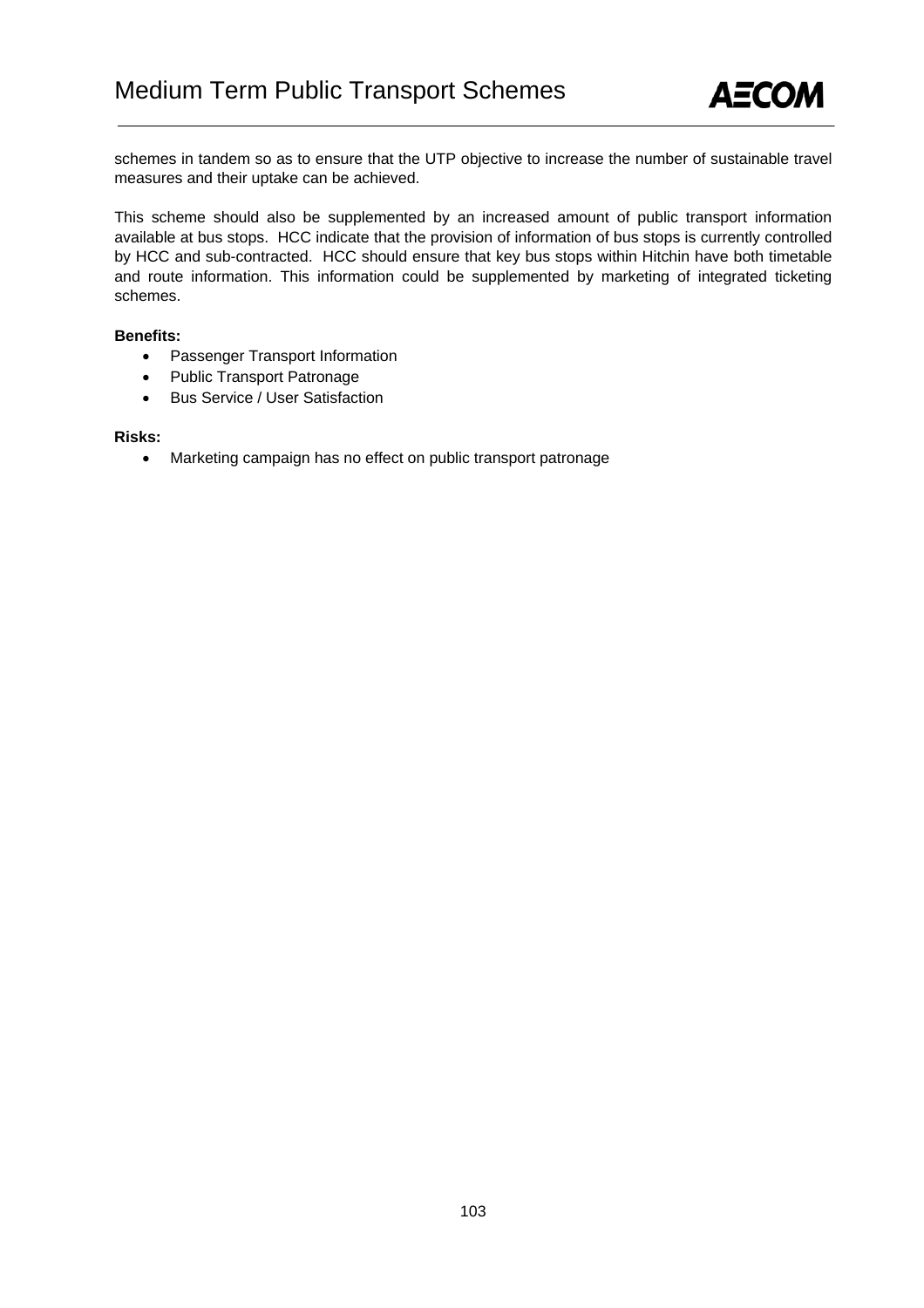

Improve pedestrian access within the rail station and from the east of Hitchin

#### **Scheme Reference:**

PTM11

#### **Scheme Status:**

This scheme is not included in the UTP.

#### **Purpose:**

It was raised at the consultations that pedestrian access to the railway station is perceived as poor, particularly from the east of Hitchin. Respondents also raised the issue of a lack of platform lifts within the station, making accessibility within the station difficult for disadvantaged users.

#### **Details:**

This scheme is addressed in two parts by other UTP schemes:

- PTM11.1 Improve eastern access to the railway station;
- PTM11.2 Introduce platform lifts at the railway station.

#### **Benefits:**

- Improve accessibility to railway station
- Encourage an increase in mode share of walking to the railway station
- Provide a more attractive environment for walking trips
- Help reduce the number of vehicle trips in the town

#### **Risks:**

- Improved access cannot be delivered due to physical barriers
- Funding any access improvements could be difficult to secure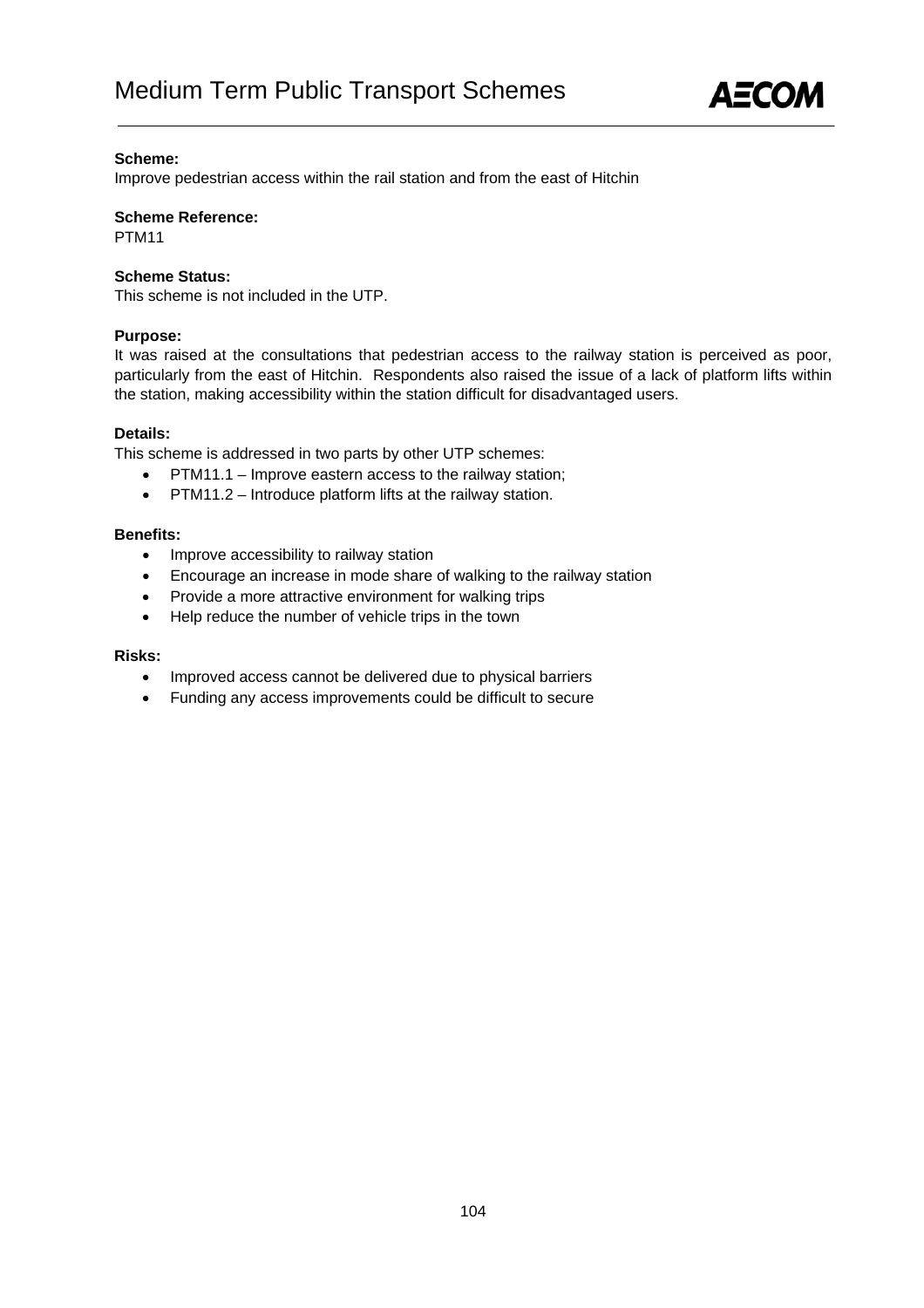

Improve eastern access to the railway station

#### **Scheme Reference:**

**PTM11.1** 

#### **Scheme Status:**

This scheme is not included in the UTP

#### **Purpose:**

As discussed, respondents at the stakeholder consultation indicated that access to the station is poor, with access from the eastern side of Hitchin particularly difficult.

#### **Details:**

Accessing the railway station for residents from the east of Hitchin is particularly difficult as there is no direct eastern access. It was therefore proposed that a scheme is needed to address this problem. Research was undertaken to investigate measures that would assist improved access from the eastern side of Hitchin. The optimal choice would be a new direct access to the railway station from the eastern side. This would require the removal and / or relocation of the railway sidings which sit on the opposite side of the railway track to the station (see the plan below). However, the removal and / or relocation of the railway sidings would be costly and require the agreement of Network Rail. HCC have indicated that it is unlikely that the sidings could be removed or relocated within the near future. Therefore it is unlikely that the construction of a new eastern access would be a feasible scheme within the short to medium term.

#### **Plan of railway sidings that prevent direct access to the railway station from the East**

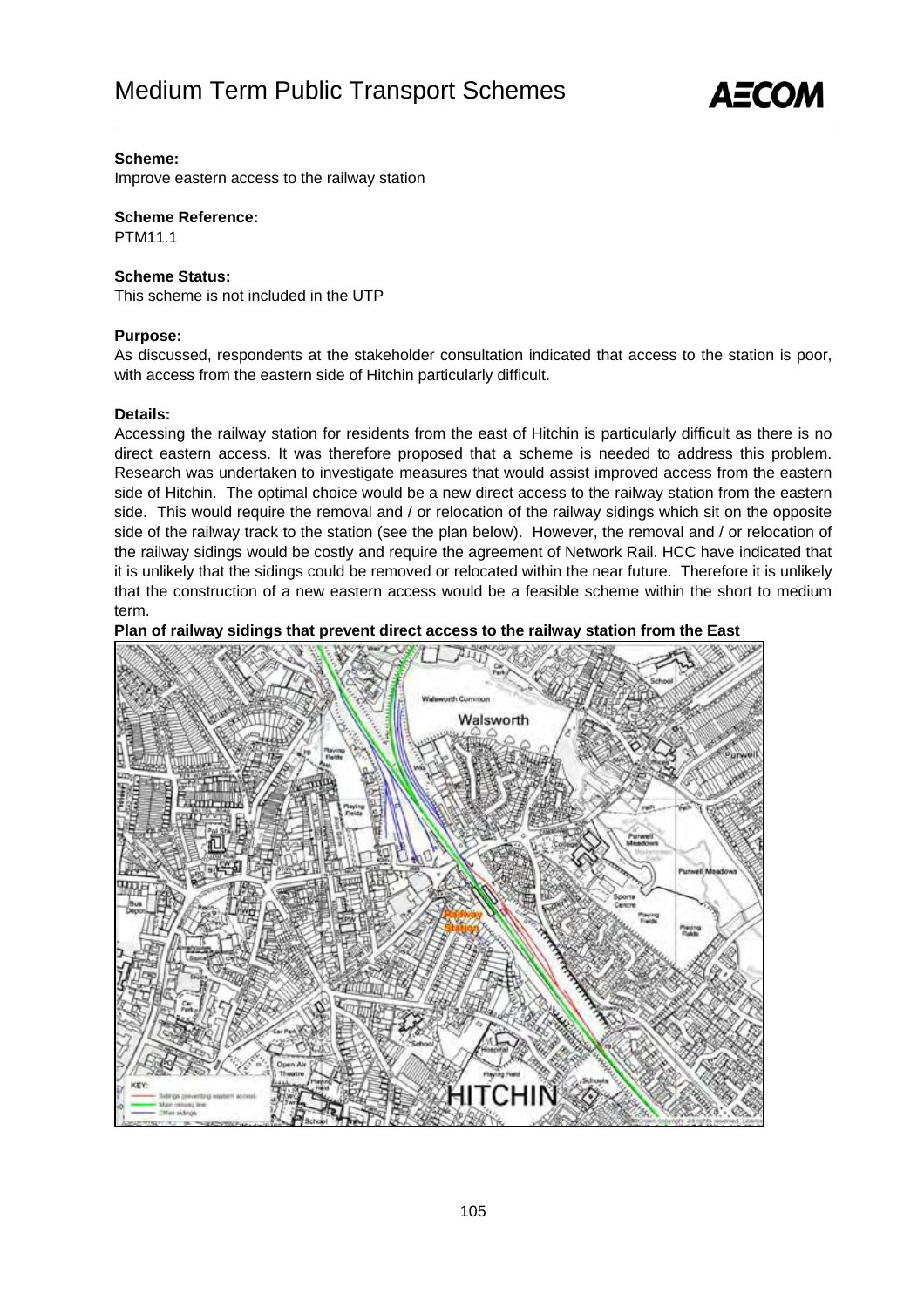

Introduce platform lifts at the railway station

#### **Scheme Reference:**

**PTM11.2** 

#### **Scheme Status:**

This scheme is not included in the UTP because it is being addressed through planned future works.

#### **Purpose:**

It was raised by stakeholders at the consultations that movements within the railway station are difficult, particularly between platforms because of a lack of lifts.

#### **Details:**

Pedestrian access within the station will be improved by the addition of platform lifts. These are due to be implemented in the 2012 - 2015 tranche of the programme called 'Access for All Stations' funded through the DfT.

The Access for All Programme is part of the Railways for All Strategy, launched in 2006 to address the issues faced by disabled passengers using railway stations in Great Britain. Central to the Strategy is the ring-fencing of £35m funding per year, until 2015, for provision of an obstacle free, accessible route to and between platforms at priority stations. This generally includes the provision of lifts or ramps, as well as associated works and refurbishment along the defined route.

Hitchin station has been identified for funding in the 2012 – 2015 programme, subject to Network Rail carrying out a feasibility study to identify how access can be improved. This process will include engagement with relevant stakeholders to ensure that the most appropriate solution can be delivered within the objectives of the Access for All Programme.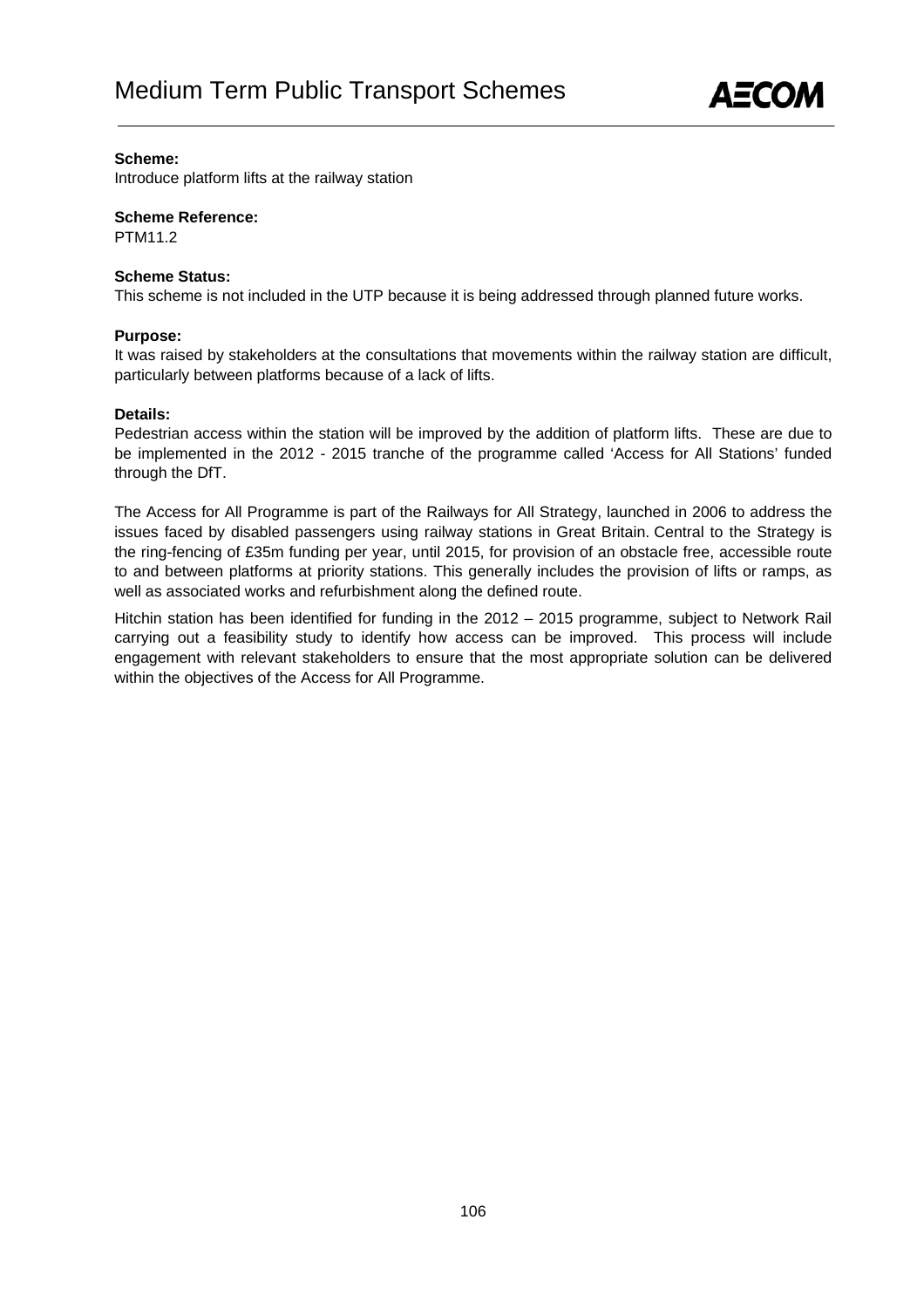

Increase the frequency of the bus services

**Scheme Reference:** 

PTM15

#### **Scheme Status:**

This scheme will not be included in the UTP

#### **Purpose:**

Stakeholders have indicated that some bus services within the study area are too infrequent. This scheme proposes that HCC offer additional subsidies to operators to enable them to run bus services at higher frequencies than those currently offered.

#### **Details:**

'Commercial' and 'subsidised' are the two types of bus service which can be operated. Commercial services are those provided without any subsidy (except for the provision of concessionary fares and the mileage-based subsidy which offsets most fuel duty). Due to the bus industry now being de-regulated, if a service is being operated without a subsidy the local authority cannot dictate the frequency of service to be run by a commercial operator. In general, a commercial operator will increase the level of frequency bus services if it is profitable.

If there are gaps in the commercial bus network (either through frequency or routes being offered), local authorities are able to design bus services which bus operators can be paid to operate. These are routes which the local authority considers as socially necessary, but are not commercially viable. The fares, routes and times of these subsidised services are set by the local authority. HCC already subsidise a number of services within Hitchin which would not operate unless there was a financial incentive for operators to run these services. This scheme proposes that HCC offer additional subsidies to operators to enable them to run bus services at a higher frequency than those currently offered. Due to budget limitations it is unlikely that money for further subsidies will be available.

HCC indicate that The County Council has a statutory duty to consider passenger needs and provide appropriate services to meet those needs. The County Council also has to balance this against the commercial service provision by bus operators and not take action which would have a disproportionate effect on their businesses. Frequencies should be as high as is justified either by commercial viability, value for money criteria or financial resources available. Where these criteria cannot be met, the views of stakeholders and local members will be sought to assess whether the service should be provided.

Following the Hitchin UTP public consultation, residents stated that the frequency of bus services along Stevenage Road were poor and it is therefore recommended that this specific location be considered for an improved level of frequency.

#### **Benefits:**

- Increase in public transport patronage;
- Lower carbon emissions; and
- Lower levels of congestion.

#### **Risks:**

- Additional funding to increase bus services does not necessarily increase the level of public transport patronage
- No further funding to subsidise bus services is available.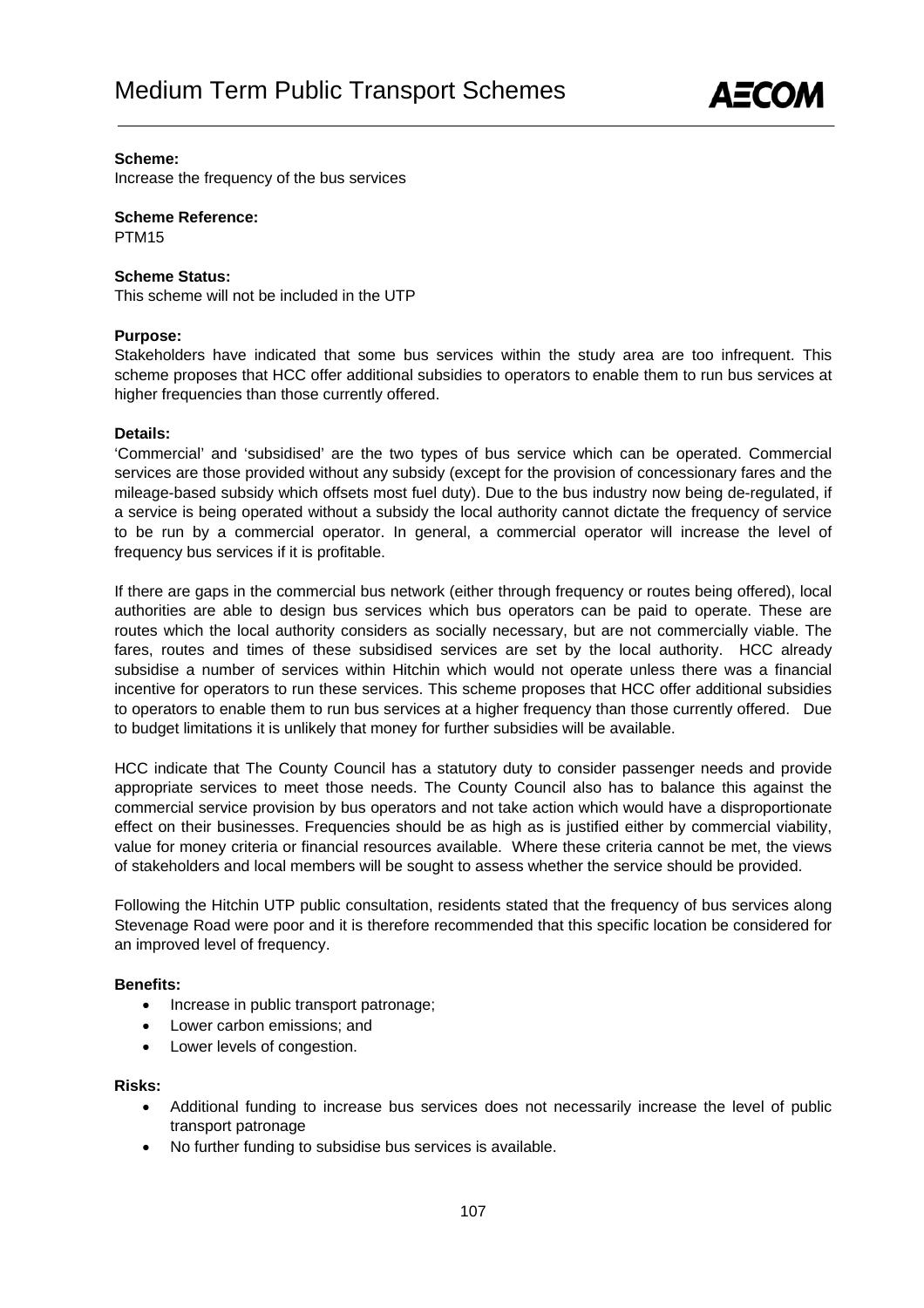

Introduce bus priority at selected locations within Hitchin

**Scheme Reference:** 

PTM17

#### **Scheme Status:**

This scheme will not be included in the UTP

#### **Purpose:**

Stakeholders have indicated that buses within Hitchin, especially within the morning and evening peaks, travel through heavily trafficked areas. Congestion can have an adverse effect on bus journey time and reliability. By decreasing the journey times and increasing bus reliability, bus travel can become a more favourable mode of transport. Bus priority, if placed in the most heavily congested areas of the Hitchin road network, can help achieve this.

#### **Details:**

Several locations within Hitchin have been identified as being particularly congested during the peak periods, causing heavy delays for the buses. As such, they are seen as potential candidates for bus priority measures. The locations are shown below.

#### **Identified Bus Priority Locations**



These locations were then assessed for suitability for bus priority measures. The results of this assessment are indicated in the table.